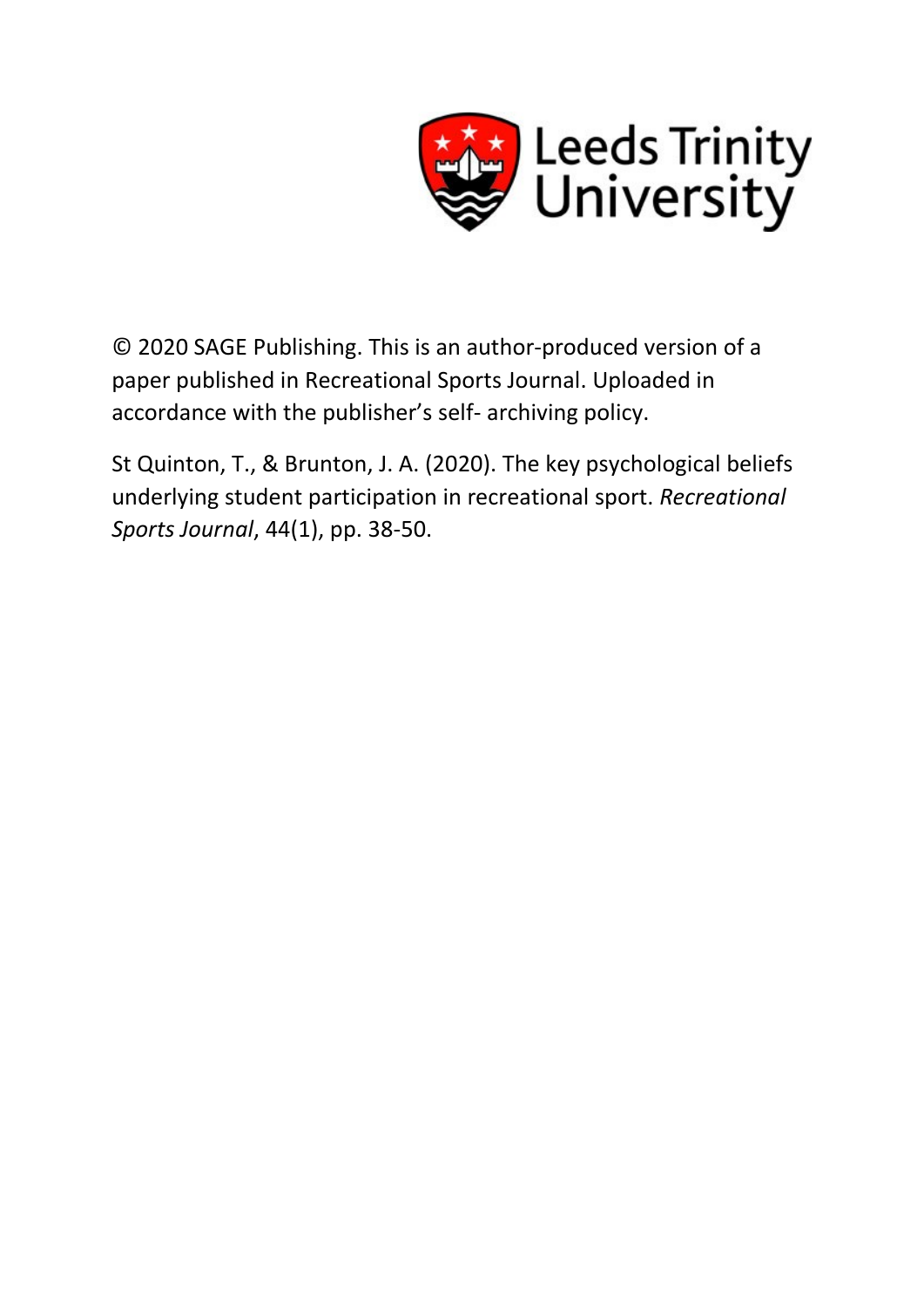See discussions, stats, and author profiles for this publication at: [https://www.researchgate.net/publication/342233853](https://www.researchgate.net/publication/342233853_The_Key_Psychological_Beliefs_Underlying_Student_Participation_in_Recreational_Sport?enrichId=rgreq-5de683070af3ca30658f32367be583ca-XXX&enrichSource=Y292ZXJQYWdlOzM0MjIzMzg1MztBUzo5MDMzNzgyNTk0MjczMjhAMTU5MjM5MzU2OTEwOA%3D%3D&el=1_x_2&_esc=publicationCoverPdf)

# [The Key Psychological Beliefs Underlying Student Participation in](https://www.researchgate.net/publication/342233853_The_Key_Psychological_Beliefs_Underlying_Student_Participation_in_Recreational_Sport?enrichId=rgreq-5de683070af3ca30658f32367be583ca-XXX&enrichSource=Y292ZXJQYWdlOzM0MjIzMzg1MztBUzo5MDMzNzgyNTk0MjczMjhAMTU5MjM5MzU2OTEwOA%3D%3D&el=1_x_3&_esc=publicationCoverPdf) Recreational Sport

**Article** in Recreational Sports Journal · June 2020 DOI: 10.1177/1558866120932179

| <b>CITATIONS</b><br>$\mathbf 0$ |                                                                                                  | READS<br>12 |                                                                                             |  |
|---------------------------------|--------------------------------------------------------------------------------------------------|-------------|---------------------------------------------------------------------------------------------|--|
| 2 authors:                      |                                                                                                  |             |                                                                                             |  |
| <b>OF</b>                       | Tom St Quinton<br>Leeds Trinity University<br>12 PUBLICATIONS 21 CITATIONS<br><b>SEE PROFILE</b> |             | Julie Brunton<br>Sheffield Hallam University<br>19 PUBLICATIONS 68 CITATIONS<br>SEE PROFILE |  |

#### **Some of the authors of this publication are also working on these related projects:**

Using an outdoor orientation programme to enhance student transition and adaptation to university [View project](https://www.researchgate.net/project/Using-an-outdoor-orientation-programme-to-enhance-student-transition-and-adaptation-to-university?enrichId=rgreq-5de683070af3ca30658f32367be583ca-XXX&enrichSource=Y292ZXJQYWdlOzM0MjIzMzg1MztBUzo5MDMzNzgyNTk0MjczMjhAMTU5MjM5MzU2OTEwOA%3D%3D&el=1_x_9&_esc=publicationCoverPdf)

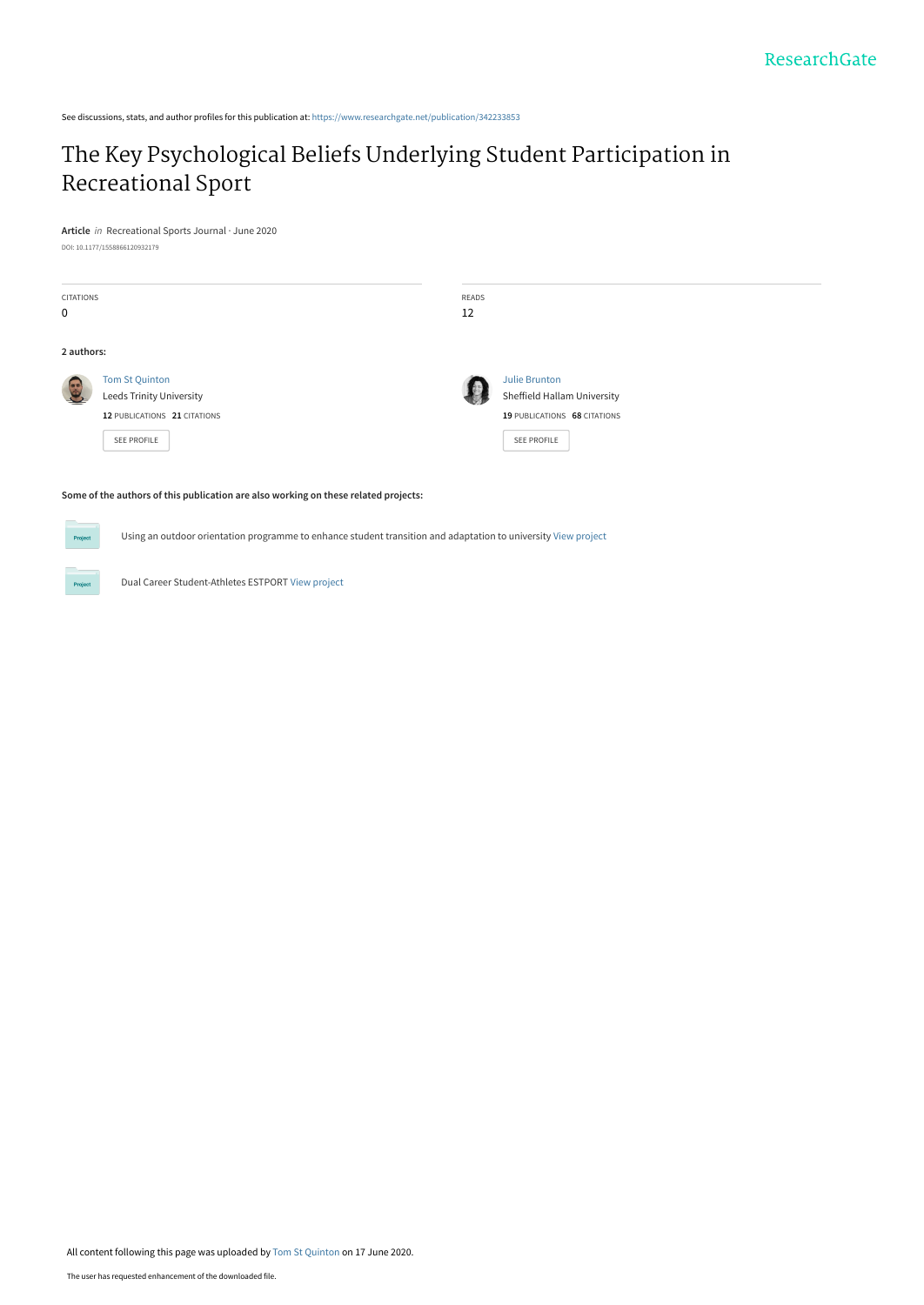# **The key psychological beliefs underlying student participation in recreational sport**

Tom St Quinton<sup>a\*</sup> and Julie A. Brunton<sup>b</sup>

<sup>a</sup>School of Social & Health Sciences, Leeds Trinity University, Leeds, United Kingdom, LS18 5HD

<sup>b</sup>Faculty of Biological Sciences, University of Leeds, Leeds, United Kingdom, LS2 9JT

\*Corresponding author: Tom St Quinton. Email: t.stquinton@leedstrinity.ac.uk

# Author Note

Julie A. Brunton is now within the Faculty of Science, Technology and Arts, Sheffield Hallam University

# **Accepted version**

St Quinton,T., & Brunton, J. A. (2020). The key psychological beliefs underlying student participation in recreational sport. *Recreational Sports Journal*, *44*(1), pp. 38-50. DOI: 10.1177/1558866120932179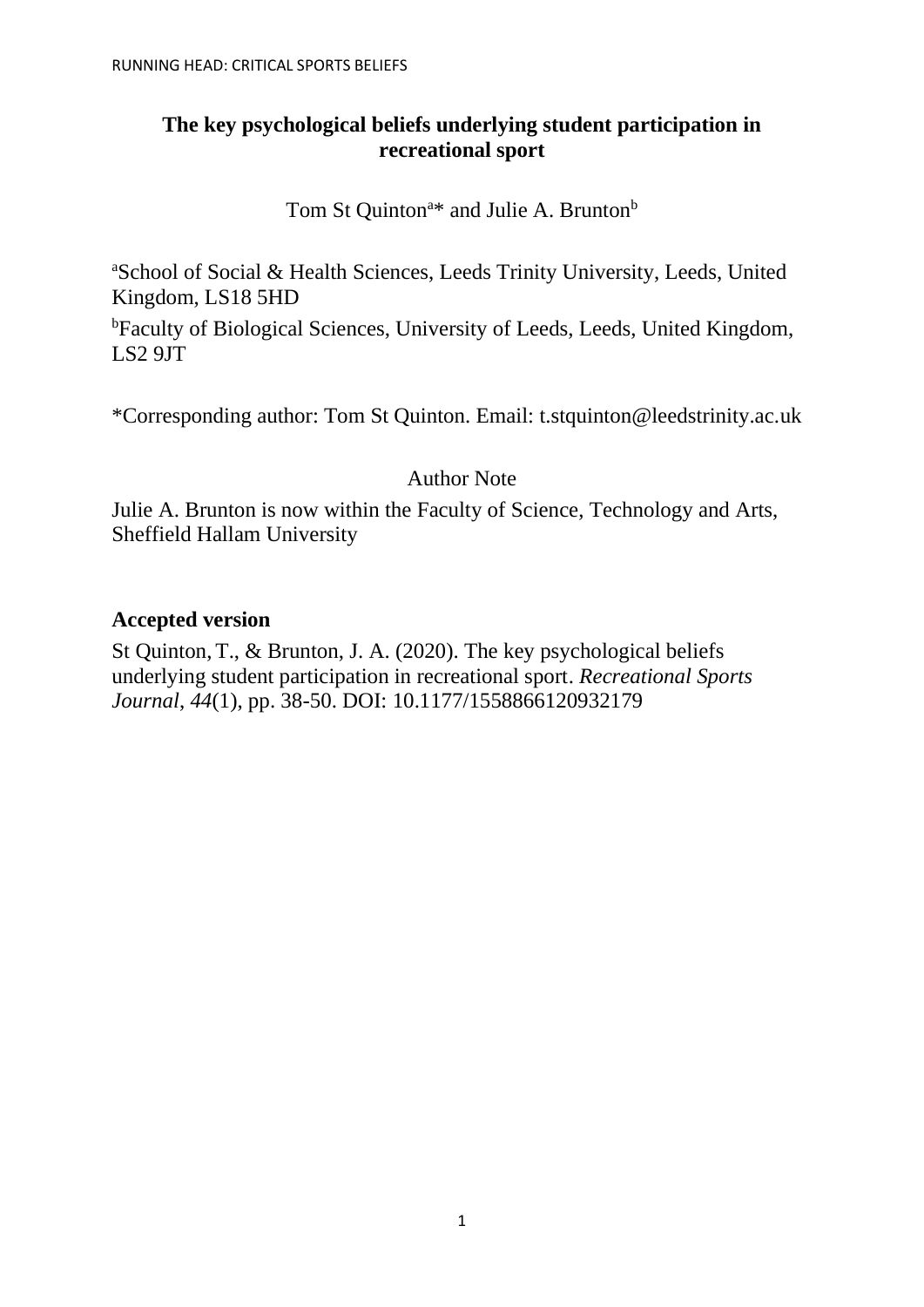# **Abstract**

| $\overline{2}$ | The first year of university study provides an ideal opportunity to target student participation |
|----------------|--------------------------------------------------------------------------------------------------|
| 3              | in many health behaviors, such as recreational sport. The study used the Theory of Planned       |
| 4              | Behavior to identify the key behavioral, normative and control beliefs underlying student        |
| 5              | participation in recreational sport. A cross-sectional design was used with a four-week          |
| 6              | follow-up. A purposive sample of 206 participants responded to a theoretically informed          |
| 7              | questionnaire measuring baseline cognitions. Follow-up behavior was measured using self-         |
| 8              | report questionnaires. All beliefs correlated with intention and seven beliefs correlated with   |
| 9              | behavior. Four key beliefs predicted intention ("Enjoyable"; "Time consuming"; "Friends";        |
| 10             | and "Family members") and two key beliefs predicted behavior ("Enjoyable" and "Time              |
| 11             | consuming"). Interventions successfully targeting these specific beliefs may lead to a greater   |
| 12             | number of students participating in recreational sport.                                          |
| 13             |                                                                                                  |
| 14             |                                                                                                  |
| 15             |                                                                                                  |
| 16             |                                                                                                  |
| 17             |                                                                                                  |
| 18             |                                                                                                  |
| 19             |                                                                                                  |
| 20             |                                                                                                  |
| 21             |                                                                                                  |
| 22             |                                                                                                  |
| 23             |                                                                                                  |
| 24             |                                                                                                  |
| 25             |                                                                                                  |
| 26             |                                                                                                  |
| 27             |                                                                                                  |
| 28             |                                                                                                  |
| 29             |                                                                                                  |
| 30             |                                                                                                  |
| 31             | Keywords: sports participation; Theory of Planned Behavior; intervention targets; motivation     |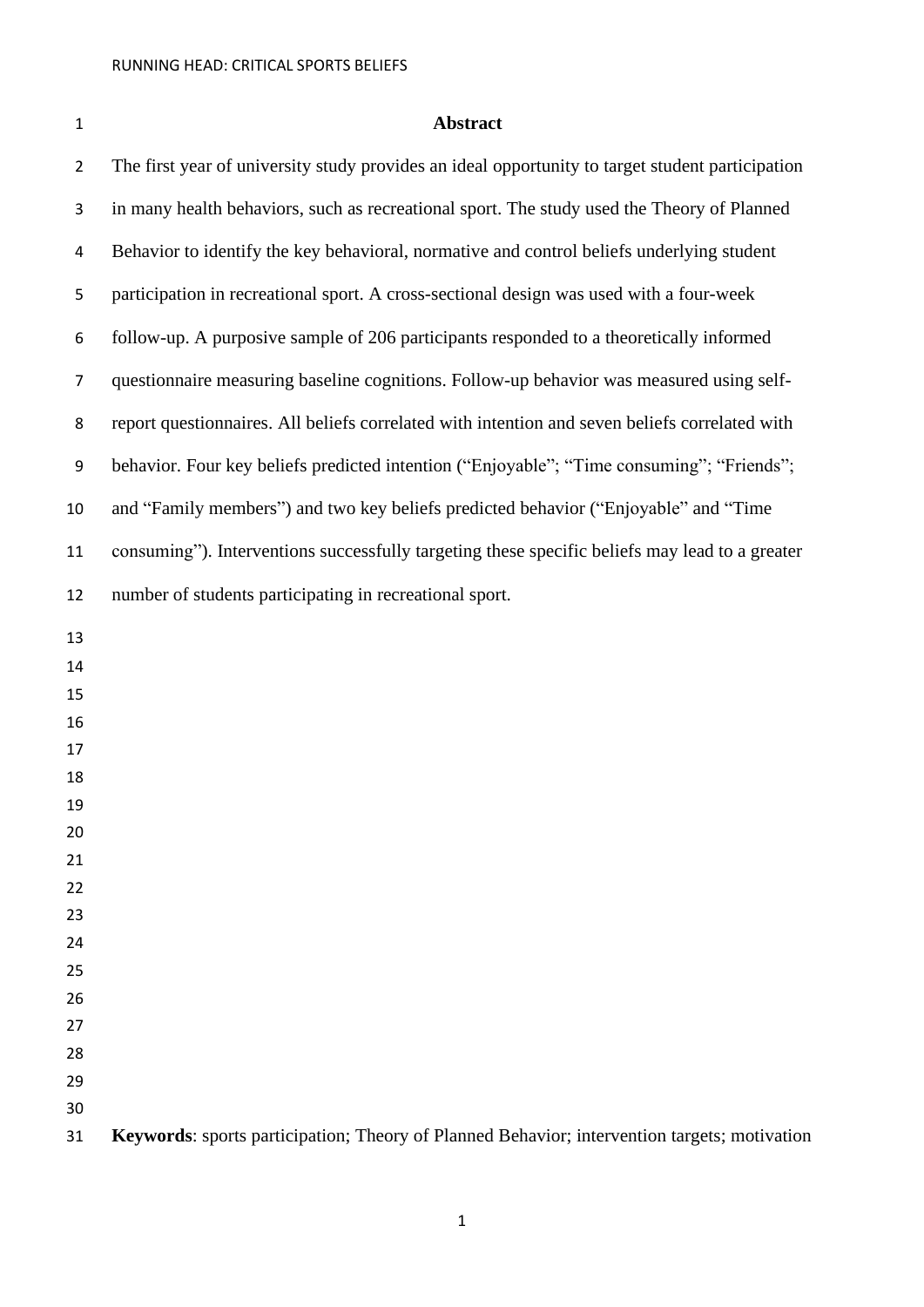# **Introduction**

 The university setting is an ideal opportunity to promote sport given the number of students enrolled in higher education. Research has demonstrated there to be many benefits afforded to those students participating in sport and recreational activities throughout their time in university (Forrester, 2015; Webb & Forrester, 2015). These benefits include greater rates of student learning (Haines, 2001), grade attainment (Huesman, Brown, Lee, Kellogg, & Radcliffe, 2009) and retention (Kampf & Teske, 2013). These activities have also been shown to promote campus community (Elkins, Forrester, & Noël-Elkins, 2011), enhance student life (Byl, 2002), increase social cohesion (Miller, 2011), and help students cope with academic stresses (Iso-Ahola, 1989; Kanters, 2000). Of particular relevance are first-year students transitioning to university who are adjusting to new environments and taking on greater responsibility for the first time (Arnett, 2000; Goldstein, Xie, Hawkins, & Hughes, 2015). The transition from familiar and controlled environments to those that are more unstable means students face considerable challenges to participate in health-related behaviors and adopt healthy lifestyles (Crozier, Gierc, Locke, & Brawley, 2015). In the absence of parental guidance, first-year students could be tempted to undertake many unhealthy behaviors such as excessive alcohol consumption, high fat food intake, and smoking. For example, it has been shown that rates of binge drinking increase when students begin university (Cameron et al., 2015) and weight gain is greatest during the university transitioning year (Vella-Zarb & Elgar, 2010; Wengreen & Moncur, 2009). Additionally, the university setting is one that promotes sedentary behavior with students spending a considerable time in a seated position using the computer and internet (Buckworth & Nigg, 2004; Fotheringham, Wonnacott, & Owen, 2000). Paradoxically, as first-year students are still developing their behavioral patterns during the transitioning year, this period of instability offers a teachable moment to develop interventions to influence the types of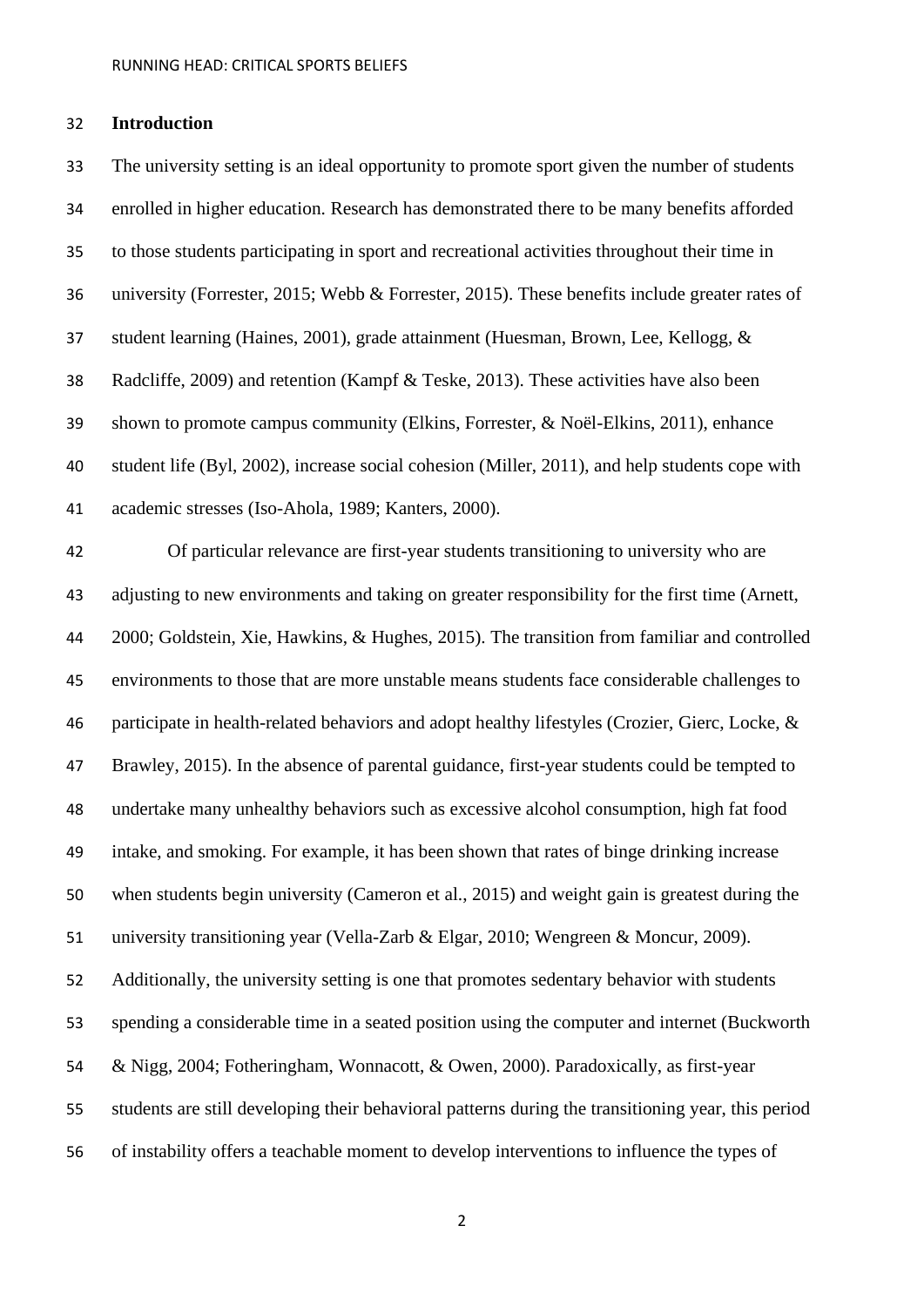health behaviors undertaken (Allom, Mullan, Cowie, & Hamilton, 2016; Stewart-Brown et al., 2000). Universities are therefore well placed to target health improvements through sport (Hensley, 2000; Kwan, Bray, & Martin Ginis, 2009; Leslie, Sparling, & Owen, 2001). The provision of sport within universities can occur in many ways. In the United Kingdom, the most common type of sports provision are formal inter-university competitions. Sharing similarities with the regulated National Collegiate Athletic Association sports offered in the United States, these competitions provide students the opportunity to represent their university whilst competing against other institutions. However, only a limited number of students can participate in this provision of sport (Kanters, Bocarro, Edwards, Casper, & Floyd, 2013) and students may be unwilling to commit a considerable time to participation, particularly as match days can require a full afternoon and these sports have scheduled training requirements (Lower, Turner, & Petersen, 2013). Additionally, there may be cost attached to participation and the social activities associated with these teams may not appeal to all students (Vasold, Deere, & Pivarnik, 2019). To address some of these issues, universities also offer additional intramural and informal sports. These recreational sports are typically undertaken on the university campus and organized by sports instructors employed by the university.

 In the United Kingdom, Sport England developed the Youth and Community Strategy (Sport England, 2012) to increase the number of students participating in recreational sport at least once per week for 30 minutes. To achieve this, two large projects were funded. The first project, the Active Universities (2011-2014), funded a total of 41 projects within 49 universities (the same project was used in some cases). Baseline measures of 55 universities (some of whom did not receive funding) showed that 55% of students participated in any form of sport at least once per week for 30 minutes. Following the interventions, results showed a 2% increase in participation across the three years, with 160,018 new students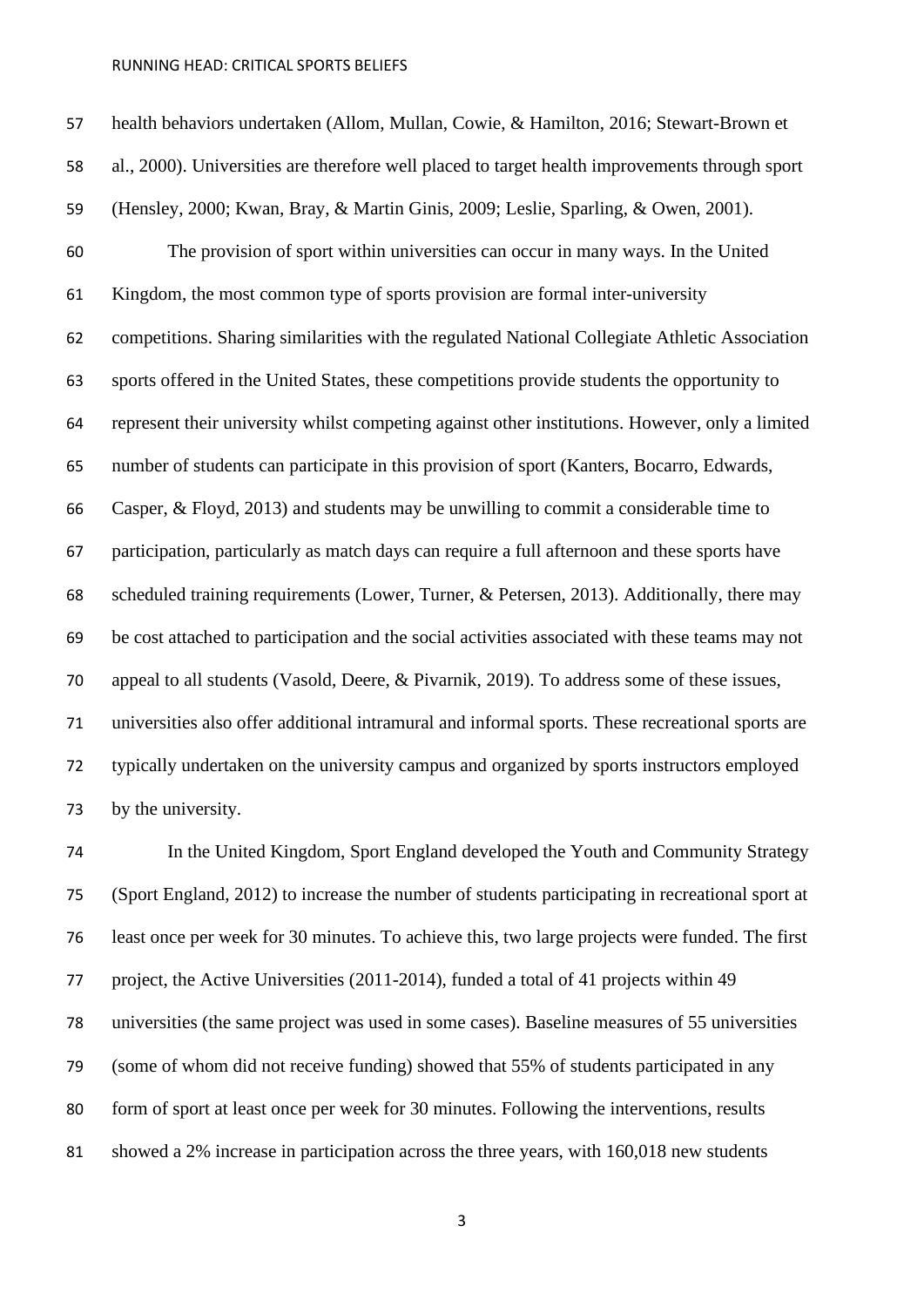participating in sport. However, this increase was only demonstrated during the first year (2011-2012), with no increase seen during the remaining two years (2012-2014) (Sport England, 2014). The second project, the University Sport Activation Fund, provided funding to 62 universities. Results showed 54% of students participated in university provided sport during the first year (2014/15) and 55% during the second year (2015/16). Thus, only a 1% increase was observed in the number of students participating in university provided sport.

 It is clear that despite providing opportunities to participate in sporting activities, merely offering sport does not translate to actual participation (Hashim, 2012). Given the significant investment into the Sport England projects and the marginal increase in recreational sports participation, there is a clear need for more targeted research to be undertaken into promoting the behavior. The lack of change within the interventions could be attributed to the lack of behavior change theories in their design. Indeed, interventions based on theory have shown greater utility than those lacking a theoretical underpinning (Taylor,

Conner, & Lawton, 2012).

# *The Theory of Planned Behavior*

 One of the most widely used psychological behavior change theories is the Theory of Planned Behavior (TPB; Ajzen, 1985). As a parsimonious theory, the TPB includes four predictor variables; intention, attitude, subjective norm, and perceived behavioral control. Intention is the proximal determinant of behavior and represents the decision to exert effort to perform the behavior (Ajzen & Fishbein, 1980). Intention is determined by attitude, subjective norm, and perceived behavioral control. Attitude refers to the individual's perceptions toward the behavior, whether that be positive or negative evaluations. Subjective norm concerns the social pressure from significant others and perceived behavioral control refers to the difficultly in undertaking the behavior. These three constructs are underpinned by behavioral, normative, and control beliefs, respectively. Behavioral beliefs are the perceived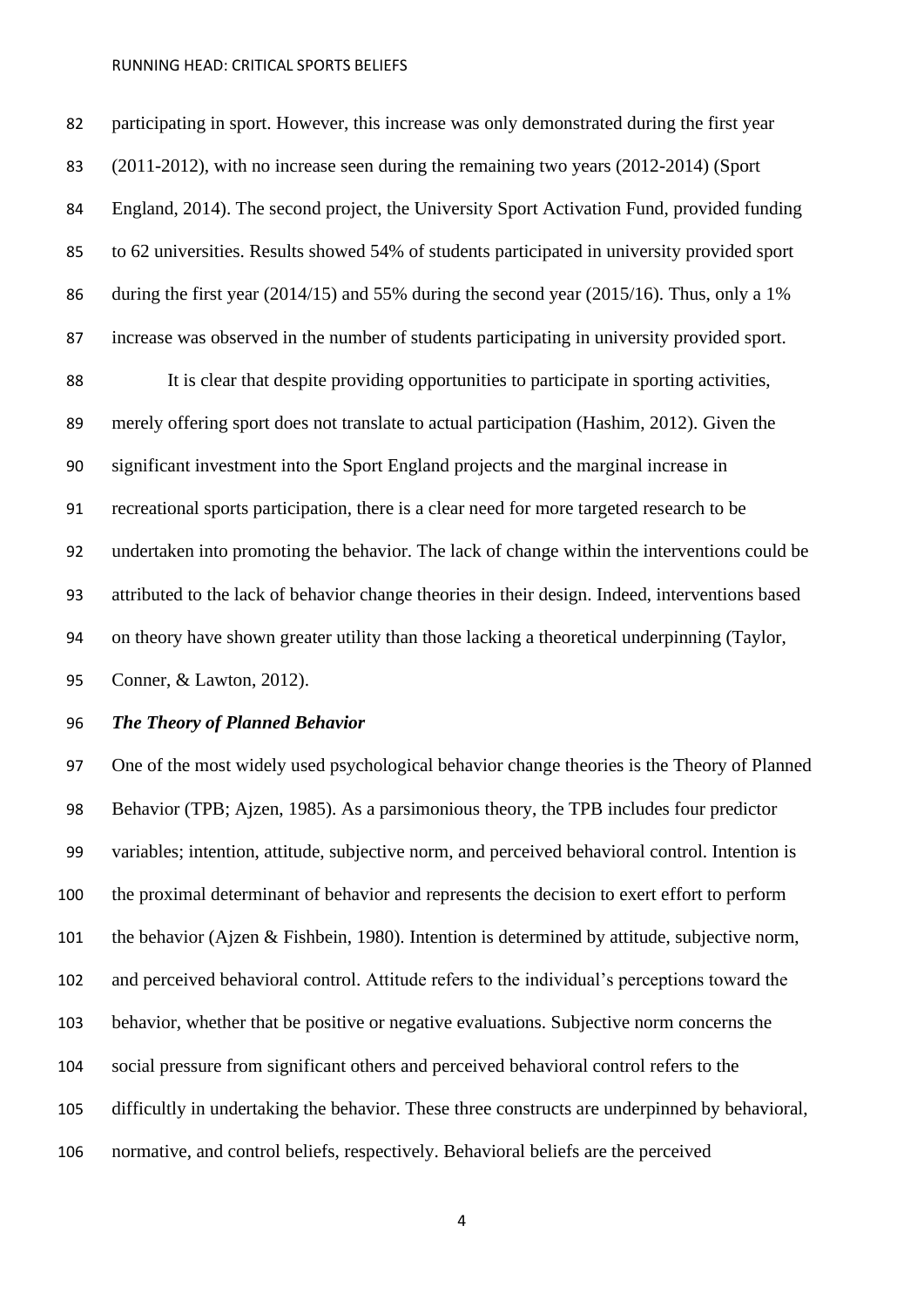consequences of engaging in behavior, and people's evaluation of these consequences (Ajzen & Fishbein, 1980). For example, an individual may believe that participating in recreational sport would provide health benefits and that being healthy is important. Normative beliefs are the perceived expectations of important referents and a person's motivation to comply with the wishes of these important others (Ajzen, 1985). For example, family members may support sports participation and the opinion of family members may matter to the individual. Control beliefs are people's evaluation about the presence of factors that may facilitate or impede performance of the behavior (Ajzen & Madden, 1986). For example, participating in sport could come at a considerable cost or require a significant amount of time. According to the TPB, behavior is governed specifically by the salient behavioral,

 normative, and control beliefs (Ajzen, 2002). Such beliefs vary given the behavior of interest. For example, the beliefs underlying a person's participation in sport are likely to differ from the beliefs underlying their participation in physical activity. Similarly, the same person's decision to participate in recreational sport is likely to be governed by different beliefs to that of participating in competitive sport. One of the major strengths of the TPB is its explicit guidance on identifying important psychological processes for intervention development (Fishbein & Ajzen, 2010). More specifically, the authors suggest a belief elicitation study should be undertaken to identify the many salient beliefs underlying the behavior. Following this, a main quantitative study is conducted to identify the specific beliefs governing the behavior. As a consequence of this formative work, a behavioral intervention can be developed to attend to the identified key beliefs.

# **[Figure 1 near here]**

 A large number of cross-sectional studies have been conducted assessing the predictive validity of the model (Downs & Hausenblas, 2005). Reviews have found the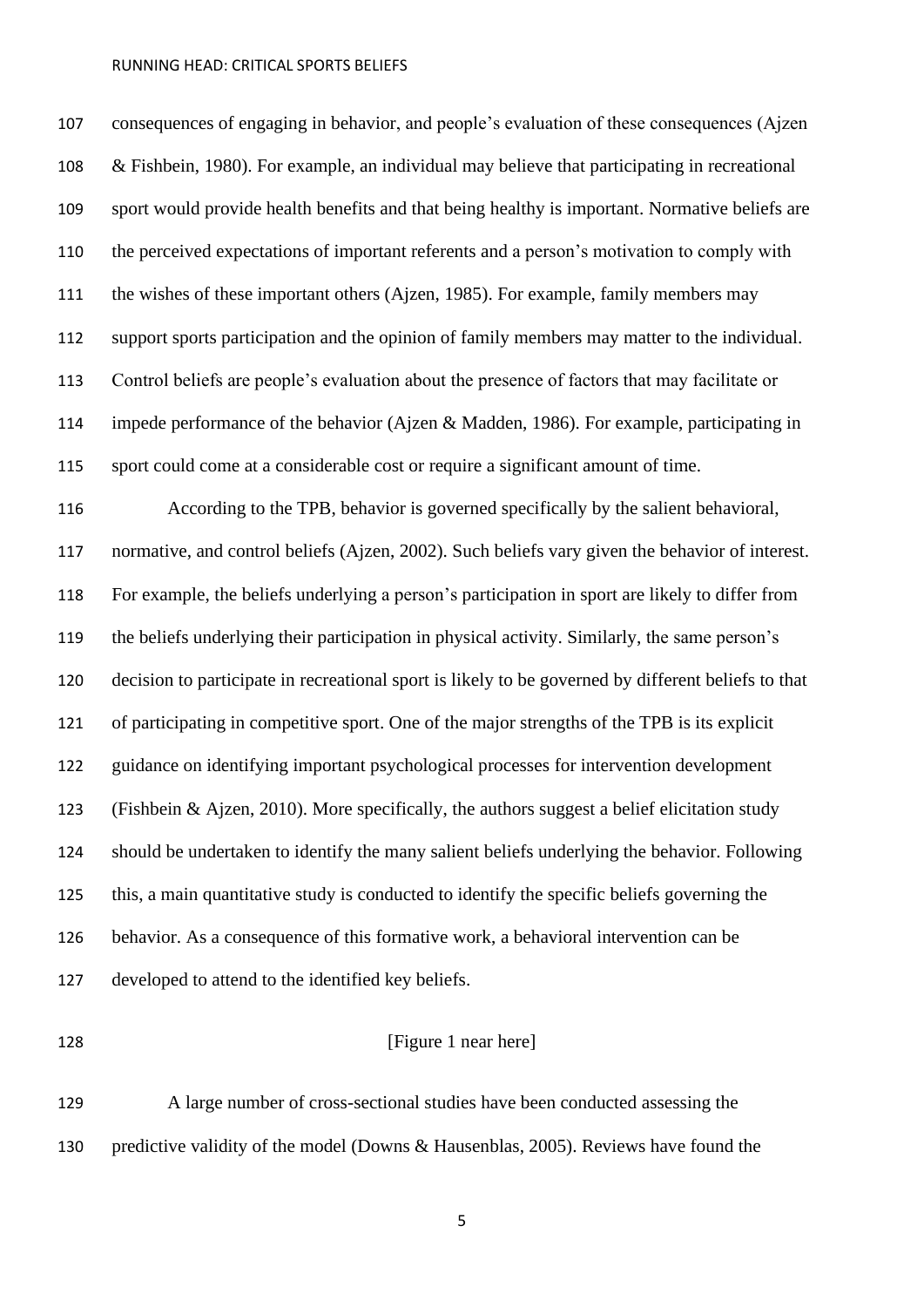constructs to explain between 40%–45% of the variance in intentions (Armitage & Conner, 2001; Hagger, Chatzisarantis, & Biddle, 2002; McEachan, Conner, Taylor, & Lawton, 2011) and 25%–36% of the variance in behavior (Armitage & Conner, 2001; Hagger et al., 2002). Though useful, the information gained from predictive studies is insufficient for intervention development because the relevant underlying beliefs are not revealed. For example, if attitude is found to be an influential determinant of intention, information about the relevant underlying beliefs is needed to enable an intervention to specifically manipulate the foundations of attitude. Without this, interventions are based on logic rather than theory. It is therefore crucial that the specific key beliefs are identified. Given the importance of identifying relevant beliefs and the vast number of studies adopting the TPB, it is surprising that only a relatively small number have identified the key beliefs of their respective behaviors. Nevertheless, the key beliefs underlying health behaviors including food consumption (Spinks & Hamilton, 2015; Vayro & Hamilton, 2016), sun protection (Hamilton et al., 2012), and physical activity (Cowie & Hamilton, 2014; Epton et al., 2015; Rhodes et al., 2014) have been identified. For example, after undertaking an elicitation study, Epton et al. (2015) and Cowie and Hamilton (2014) identified the key beliefs underpinning physical activity in students transferring to university. The key behavioral, normative, and control beliefs identified by Epton et al. (2015) included "health," "stress relief," "family," "friends," "cost" and "facility access." Cowie and Hamilton (2014) found beliefs including "make me fitter," "take up too much time," and "cost" as critical beliefs. These beliefs were then identified as key intervention targets. Although some beliefs identified within the physical activity literature may share similarities with recreational sport, as previously mentioned, it could be that sports participation is underpinned by distinct beliefs. For example, Kilpatrick, Hebert, and

Bartholomew (2005) found affective beliefs, such as enjoyment, related more to sport than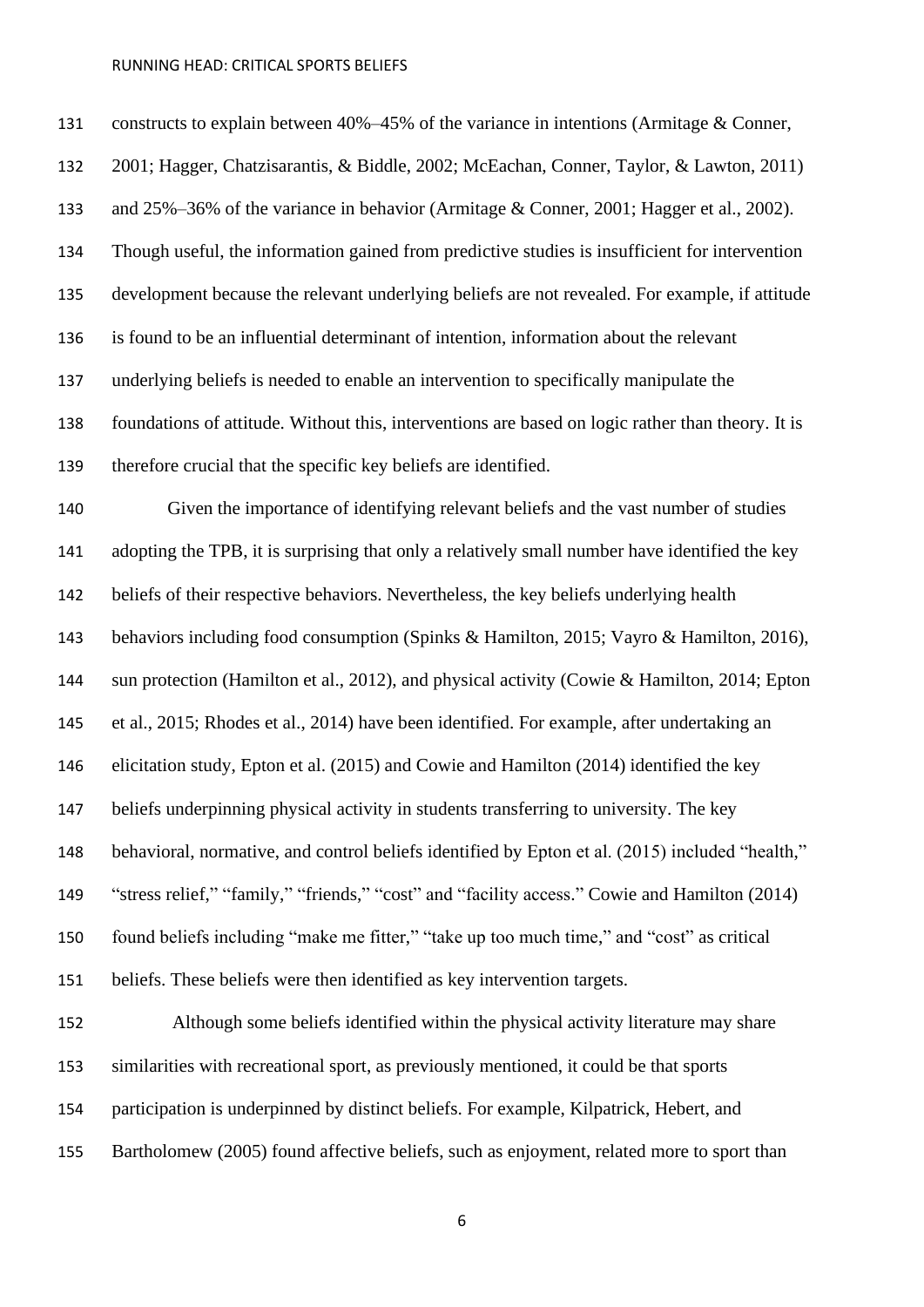physical activity. Thus, to develop an intervention targeting appropriate modifiable

psychological processes pertaining to recreational sport, it is important that the critical beliefs

underlying participation in the behavior are identified. As far as the authors are aware, no

study has identified the beliefs important for student participation in university recreational

sport.

# *The current study*

 Given the need to promote student participation in recreational sport (Forrester, 2015) and the utility of using health psychological theory in intervention development (Taylor et al., 2012), the purpose of the study was to identify key intervention targets using TPB guidelines. As no study has identified belief-based targets applicable to university recreational sport, the study follows from a previous elicitation study (Author citation 1) to identify the key beliefs underlying the behavior. This provides important information for the development of an intervention targeting the number of university students participating in recreational sport.

**Methods**

# *Participants*

 The study was conducted at a small sized University in the United Kingdom which has a large number of students from low socio-economic backgrounds (Higher Education Review, 2015). In line with prior suggestions concerning sample size (e.g. Francis et al., 2004), at least 80 participants were required to be recruited. Thus, contact was made with a number of lecturers within different disciplines (e.g. Sport, Media, Psychology) to purposively recruit a diverse sample of first year undergraduate students. These subject areas were also used within the elicitation study, albeit from a different cohort. This sampling strategy resulted in a total 178 of 206 participants (age  $M = 19.04$  years,  $SD = 2.35$ , Male  $n = 88$ , Female  $n = 118$ ) providing consent and completing the questionnaire at baseline (T0).

# *Design and procedure*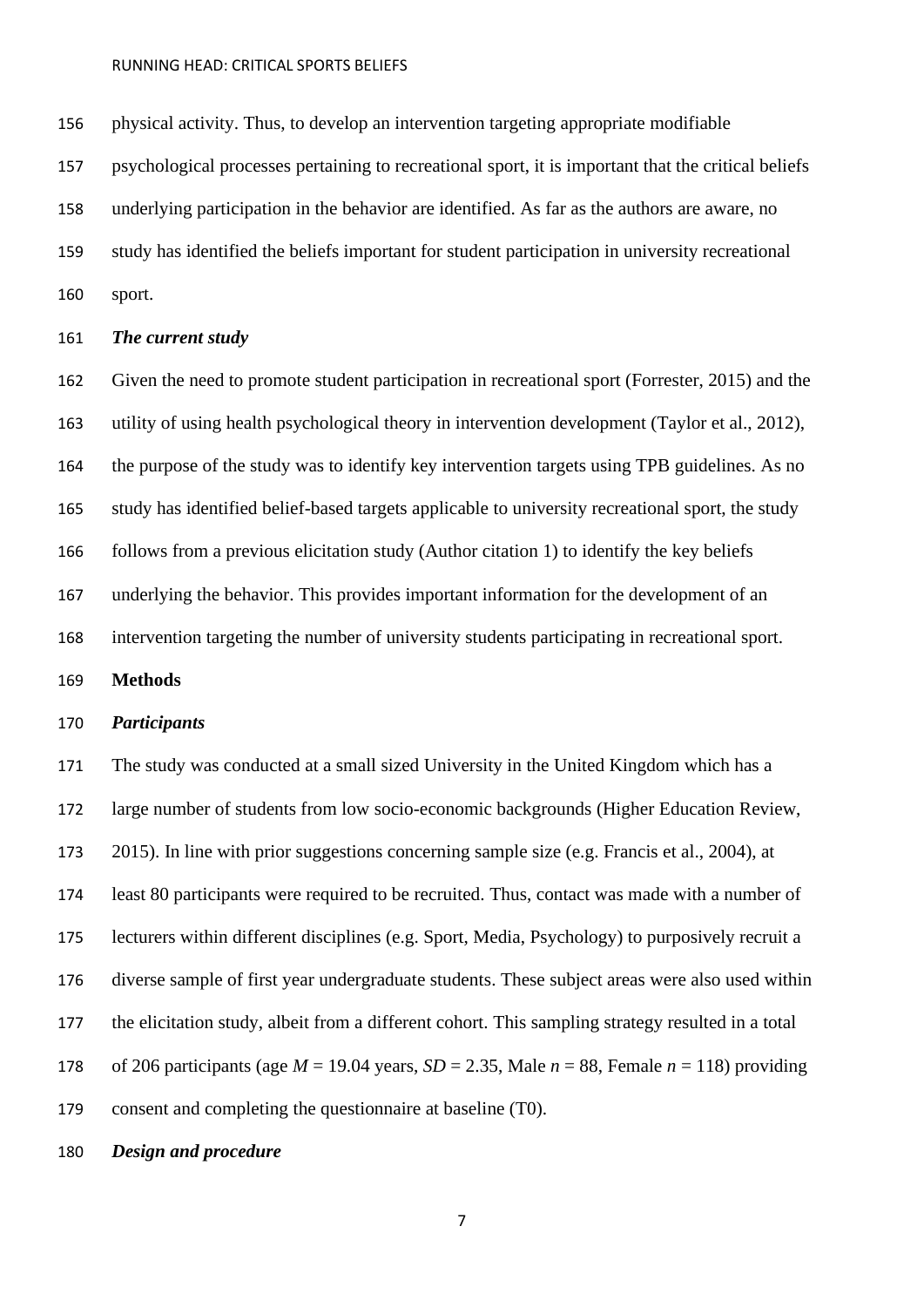A cross-sectional design was used with a four-week follow-up. Once a convenient time was arranged with lecturers for data collection, participants were approached at the end of classes and asked to read the information sheet outlining the study purpose. Those agreeing to participate read and signed the informed consent form. A behavioral definition was provided within the questionnaire and stated verbally by the lead author. The lead author also reinforced the definition of 'recreational university sport' and some examples of the recreational sports offered at the university were given (e.g. Give it a go badminton). Questionnaires were conducted in silence and lasted roughly fifteen minutes to complete. Once complete, questionnaires were collected and the lead author reminded participants that they would be asked to respond to the follow-up behavior questionnaire four weeks later at time one (T1). Once the behavioral questionnaire was returned, participants were thanked for their participation and provided a debrief sheet. Pseudo codes were used to match T0 and T1 questionnaires. The study received full ethical approval from the university ethics board.

*Measures* 

 At T0, measures were taken of the previously identified salient beliefs and intention. Due to utility and measurement concerns regarding the value component (French & Haskins, 2003; Gagne & Godin, 2000), items measuring beliefs included the expectancy arm only rather than a multiplicative approach. Behavioral beliefs were presented as statements and participants rated how strongly they agreed with each statement (e.g. For me, participating in sport would enable me to meet new friends, Strongly disagree-Strongly agree). Normative beliefs comprised of injunctive and descriptive aspects and participants were again asked whether they agreed with the statements (e.g. My friends think that I should participate in sport at university, Strongly disagree-Strongly agree). To measure control beliefs, participants were asked to identify whether certain factors would influence the likelihood of them carrying out the behavior (e.g. How much would a lack of time make you more or less likely to participate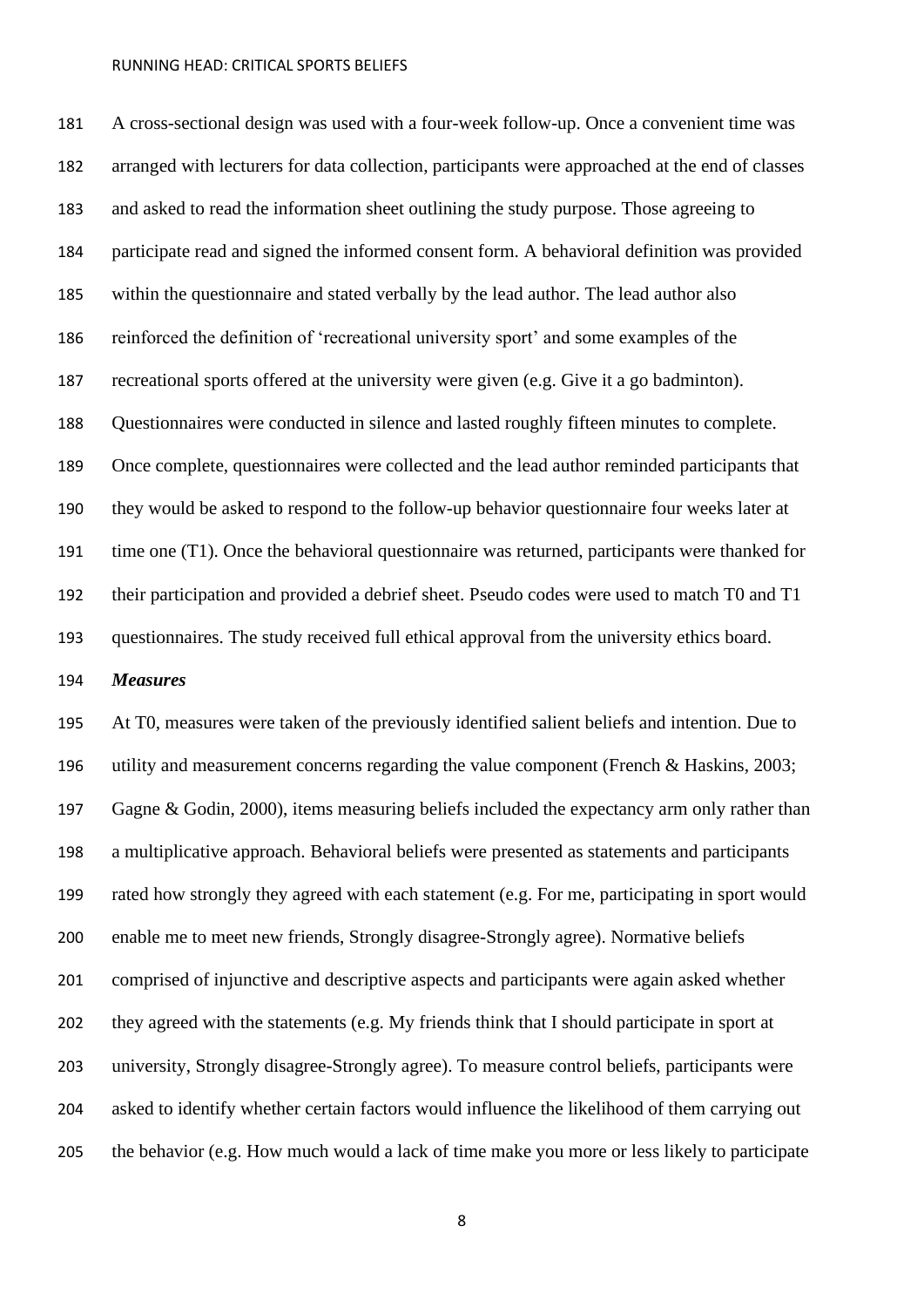in sport at university, Less likely-More likely). Intention was measured using three items (e.g. 207 I intend to participate in sport at university, Strongly agree-Strongly disagree, Cronbach's  $\alpha$  = .96). The mean of each item representing intention were summed and averaged to give an overall score. All items were assessed using 7-point Likert scales which varied in direction. Participants also provided demographic characteristics of age, gender and program of study. Four weeks later at T1, behavior was measured using three items. Two items used 7- point Likert scales (e.g. During the past month, how often did you perform sport at university at least once per week, for 30 minutes, Never-Almost always) and one item required 214 participants to identify the number of weeks the behavior was performed (scored 0 weeks  $-4$ ) 215 weeks, Cronbach's  $\alpha$  = .97). The three items were firstly converted to z-scores and then summed and averaged to provide one overall score for behavior.

# **Statistical analysis**

 All data were analyzed using IBM SPSS (version 21.0). Negatively worded items were reversed when required, meaning lower responses represented negative perceptions and higher scores reflected positive perceptions. Key beliefs were identified using guidelines of von Haeften, Fishbein, Kasprzyk, and Montano (2001) and Hornik and Woolf (1999). Data was non-normally distributed and so Spearman's rank-order correlations were used to 223 identify the beliefs significantly correlating with intention and behavior. Those beliefs significantly correlating with intention and behavior were then entered into a multiple linear regression to identify the beliefs independently predicting the outcome variables. von Haeften et al. (2001) suggest intention should be used as the dependent variable for identifying key beliefs. However, the presence of a belief-behavior relationship is fundamental to the development of an intervention targeting beliefs (Rhodes, Courneya, Blanchard, & Plotnikoff, 2007; Sutton, 2002). As such, the study used the beliefs independently predicting both intention and behavior as the key beliefs. Finally, a decision as to whether the belief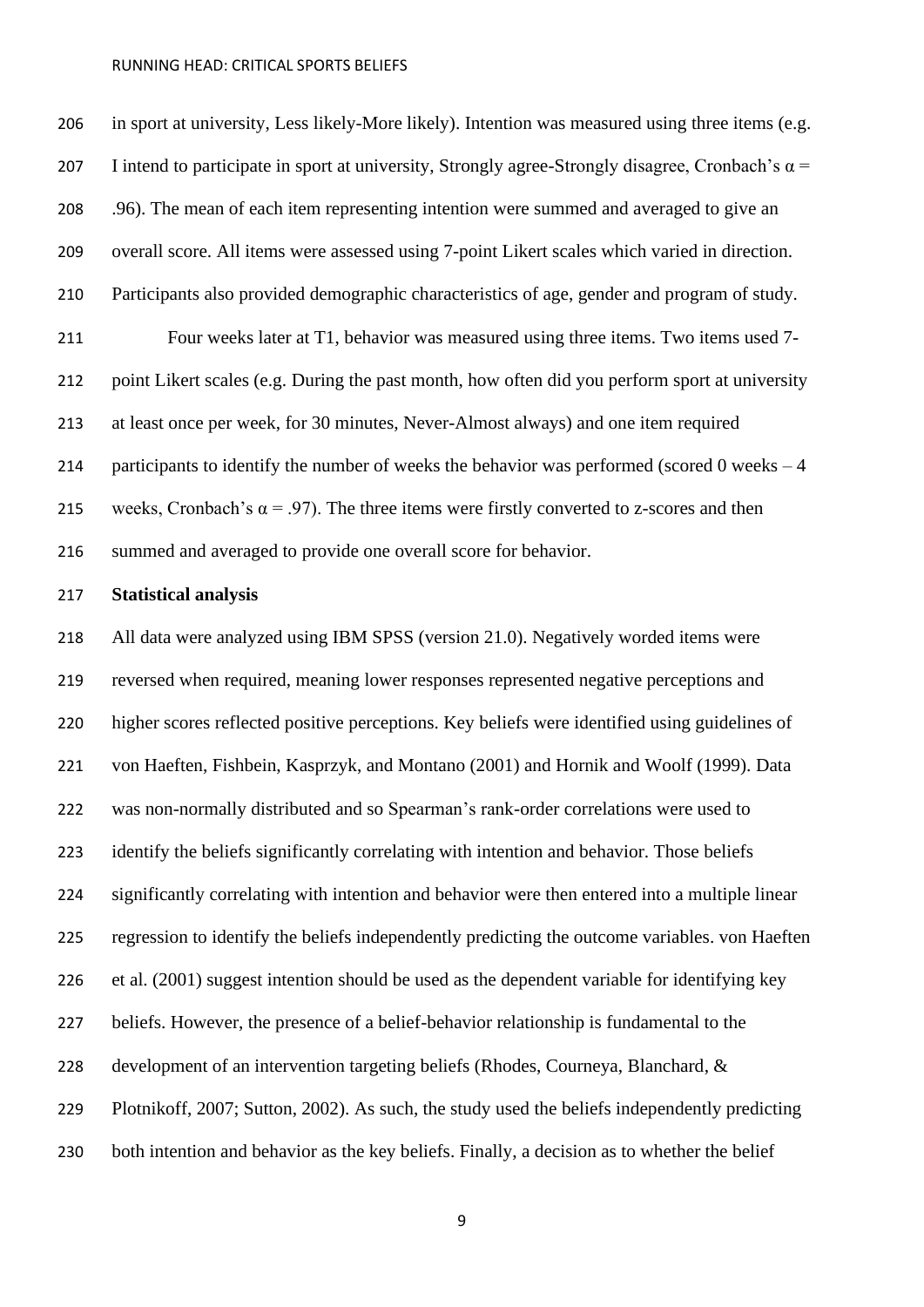- could be changed was made as, according to Hornik and Woolf (1999), it must be feasible to alter the belief.
- **Results**

# *Participant characteristics*

- 206 participants completed T0 questionnaires and 95 participants completed questionnaires at
- T1 (46.1% completion). This met the sample size suggested by Francis et al. (2004). Table 1
- shows the descriptive statistics for the full sample. To check whether there were any
- differences between those participants completing T1 questionnaires and those not, a
- MANOVA was conducted with age, intention and the behavioral, normative and control
- beliefs as the dependent variables and status of participation (completers and non-completers)
- 241 as the independent variables. There were no significant differences,  $F(17, 188) = .72$ ; Wilks'
- 242  $\Lambda$  = .93, p > .05;  $np2$  = .06. A chi-square test also revealed no significant differences between
- 243 status of participation and gender,  $\chi^2(1, N = 206) = .02, p > .05$ .
- [Table 1 near here]

### *Key belief analysis*

 Means, standard deviations, and correlations with intention and behavior are shown in Table 247 2. Significantly correlated beliefs were then entered into a multiple regression. Table 3 shows

the key beliefs that independently predicted intention and behavior.

*Intention*

250 All beliefs significantly correlated with intention: six behavioral beliefs  $(r_s(204) = -$ 

251 0.25 to 0.66), five normative beliefs ( $r_s$  (204) = 0.25 to 0.58), and four control beliefs ( $r_s$ 

- (204) = -0.19 to -0.23). Multiple regression analyses identified two behavioral beliefs
- 253 (Enjoyable,  $\beta = 0.58$ , and Time consuming,  $\beta = -0.23$ ) and three normative beliefs (Friends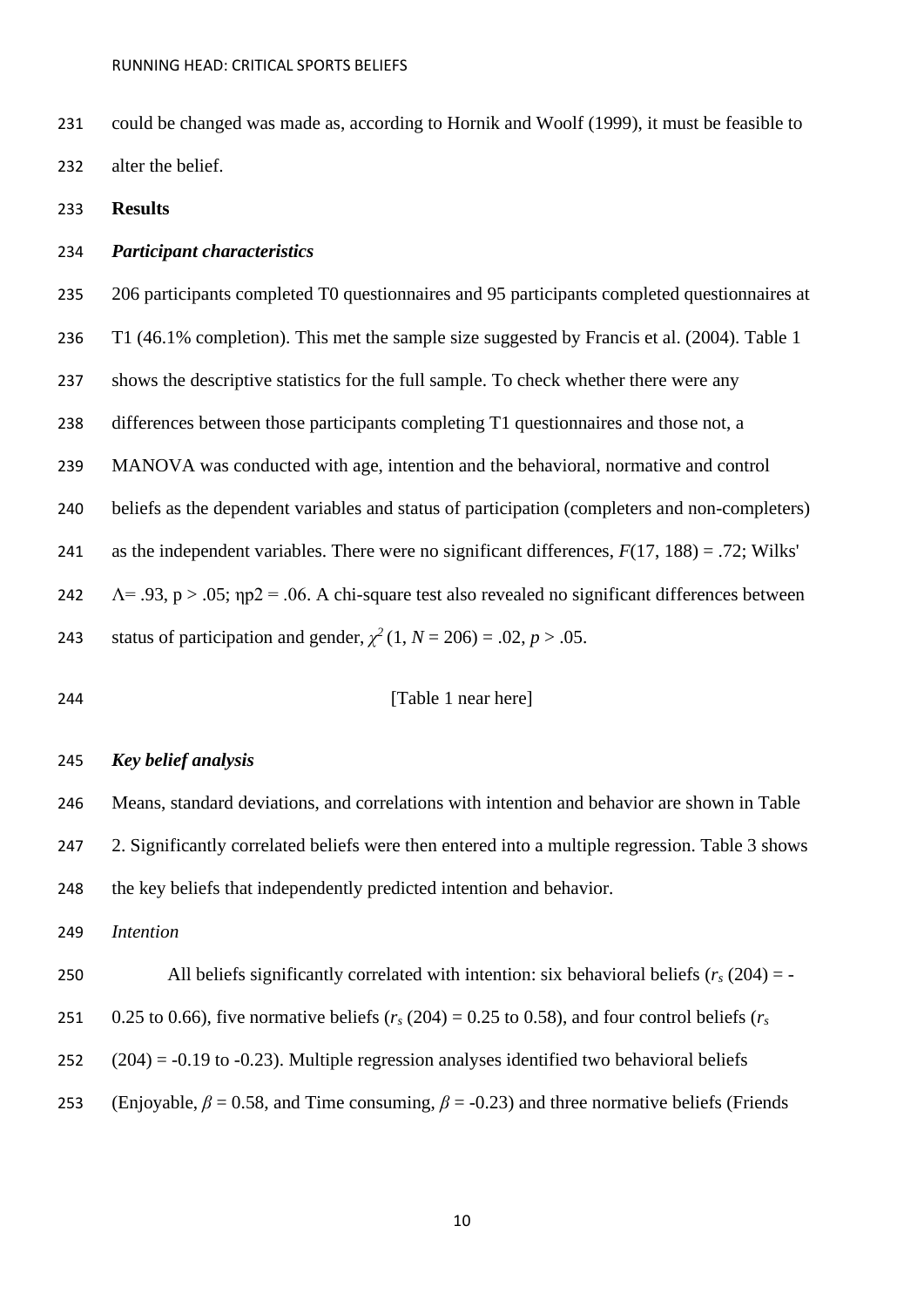254 (injunctive),  $\beta = 0.21$ , Friends (descriptive),  $\beta = 0.17$ , and Family (injunctive),  $\beta = 0.33$ ) as key beliefs relating to intention.

*Behavior*

257 Two behavioral beliefs  $(r_s(93) = -0.26$ , and 0.33), and five normative beliefs  $(r_s(93) =$  0.18 to 0.30) significantly correlated with behavior. No control beliefs significantly correlated with behavior. Multiple regression analyses identified both behavioral beliefs (Enjoyable, *β* = 0.28, and Time consuming, *β* = -0.27) as key beliefs relating to behavior. None of the significantly correlated normative beliefs predicted behavior. Intention to participate in sport 262 significantly correlated with behavior  $(r_s(93) = 0.51, p < .001)$ .

# **[Table 2 and Table 3 near here]**

## **Discussion**

 The aim of the study was to identify the key beliefs associated with recreational sports participation using the TPB. The identification of such beliefs should then be used as intervention targets. The study found all behavioral, normative and control beliefs correlated with intention and two behavioral and five normative beliefs correlated with behavior. The multiple regression highlighted two behavioral beliefs and three normative beliefs as independently predicting intention, and two behavioral beliefs independently predicting behavior.

# *Behavioral beliefs*

 The correlation between all behavioral beliefs and intention suggests a number of attitudinal factors influence student participation in recreational sport. More significantly, the findings revealed two beliefs predicting intention and behavior. Participation in recreational sport has 276 been found to be underpinned by factors of enjoyment (Cooper et al., 2012; Webb & Forrester, 2015), thus it is not surprising this was a significant behavioral belief. Indeed, these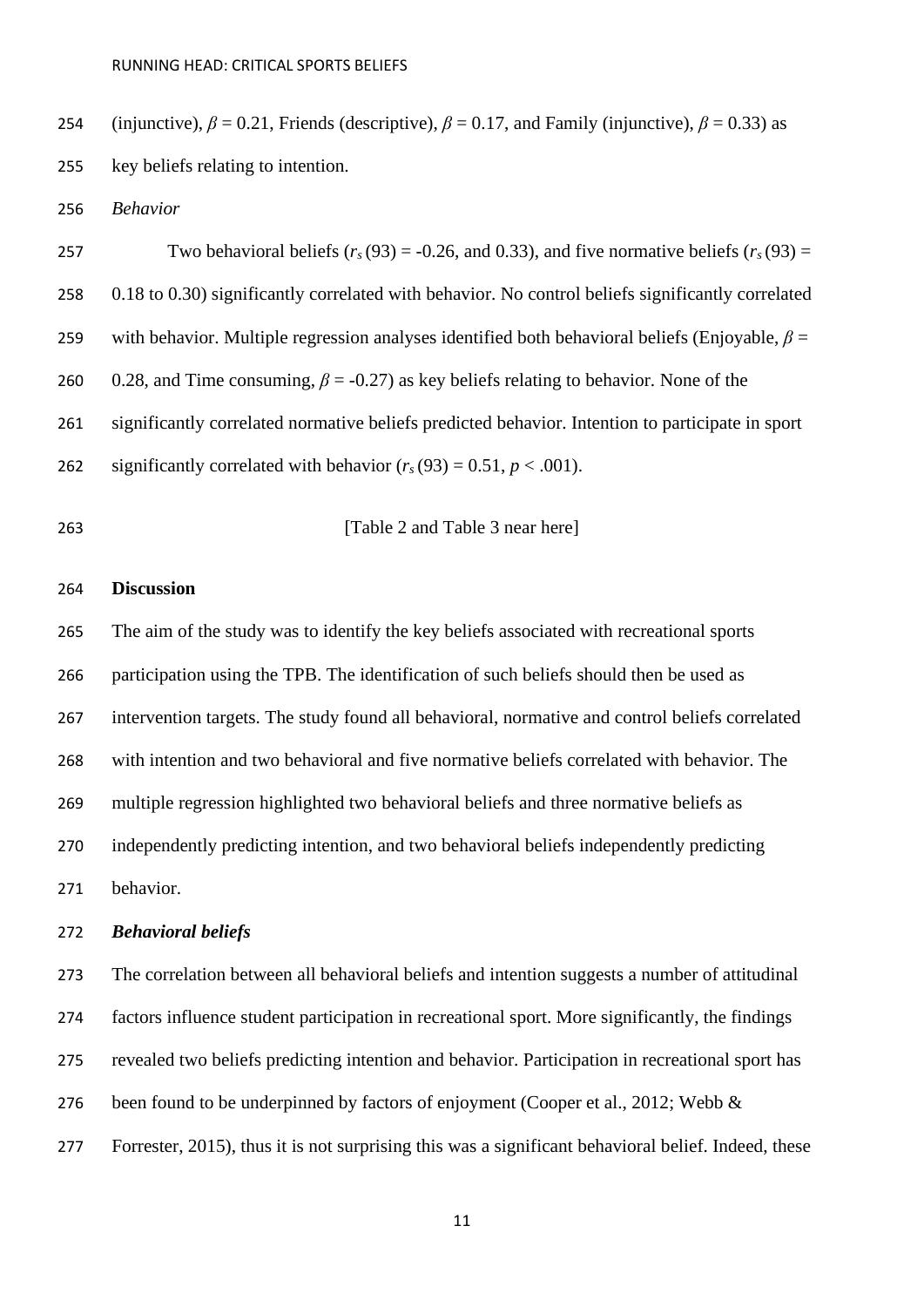types of campus recreational activities provide students with a fun experience outside of academic study (Forrester, 2015). The key belief relating to time constraints is also unsurprising given a lack of time has been found to be the most important barrier to participation in recreational activities (Spivey & Hritz, 2013; Young et al., 2003). Indeed, first-year students have the choice of many academic and social activities whilst also making 283 significant life transitions and adapting to new environments (Bray & Born, 2004). Thus, such time constraints have an influence over whether recreational sport is undertaken.

### *Normative beliefs*

 The findings identified a number of normative beliefs to be associated with student participation in recreational sport. Beliefs relating to friends, family members, and academic staff all correlated with intention and behavior, thus suggesting these referents influence students' decision participation. The three beliefs found to predict intention offer guidance on the most influential referents. The approval of both friends and family members suggests these referents exert great influence on students' decision to participate in sport. Due to the opportunities recreational sport provides for social groups, particularly amongst those students adjusting to life in their first academic year, the findings suggest students are more likely to participate in sport if friends approve of their participation. With regards to family members, it is clear that these referents still exert influence over students' decisions during the first year of study. Students are still making the transition to university during this period and the opinion of family members can influence rates of participation. Thus, doing what family members and friends would approve of appears to be influential in this decision. Finally, the importance of friends' participation rates was also a key predictor. This suggests student participation in recreational sport is influenced by whether friends themselves participate. That is, students may only participate in this type of sport if they believe friends do also.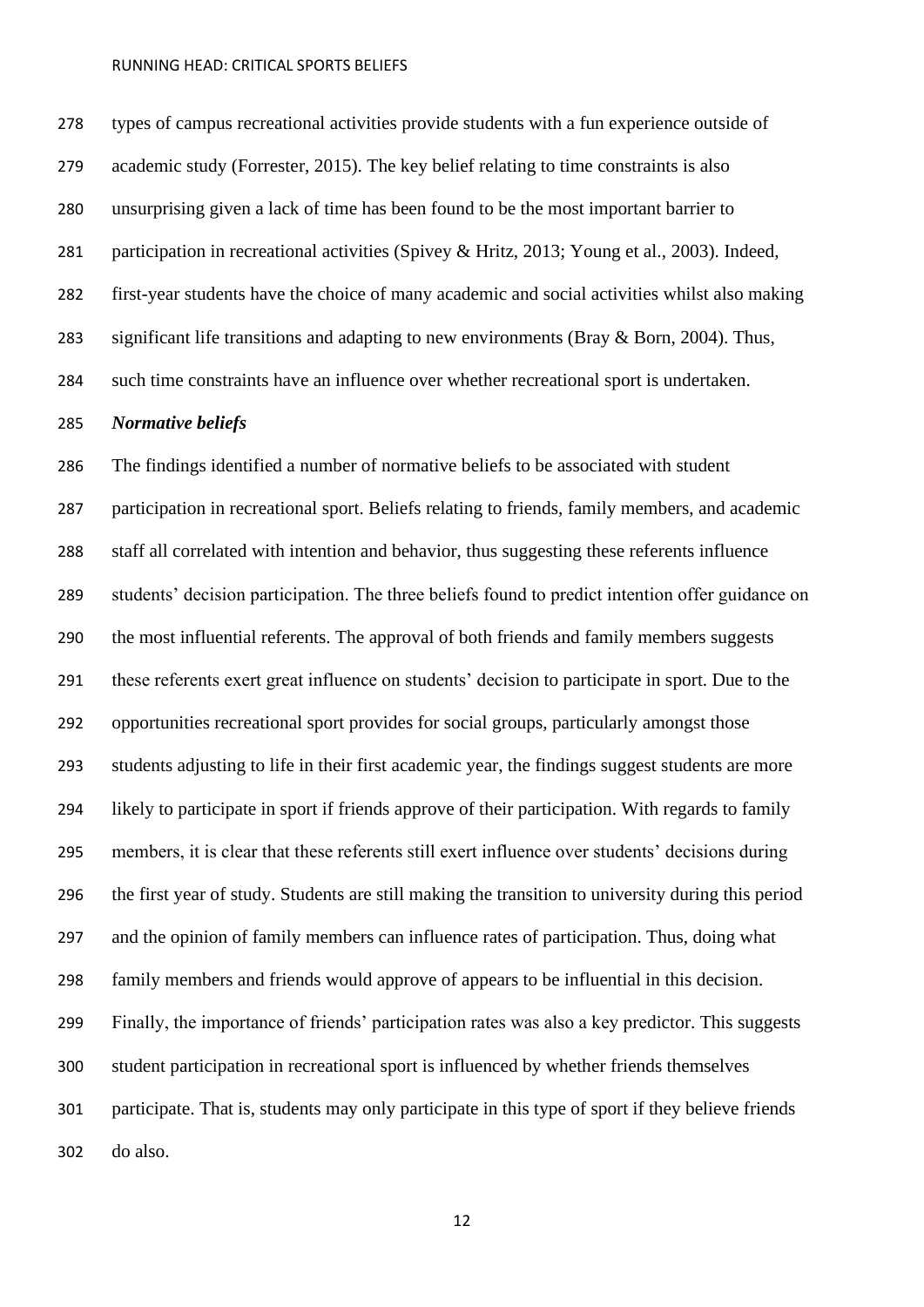#### *Control beliefs*

 The study found all control beliefs correlated with intention, although none were predictive of intention or behavior. These findings suggest participation in recreational sport is influenced by behavioral and normative factors rather than issues of control. Nevertheless, these beliefs could still be influential in students' decision to participate. For example, with regards to awareness, it is important that students are aware of the recreational sports as an offering (Masmanidis Gargalianos & Kosta, 2009), especially as students making the transition into university are not familiar with their surroundings and are presented with vast amounts of information. Furthermore, the unpredictable nature of first year study and the availability of other activities may lead motivation towards recreational sports participation to fluctuate. Similar to Cowie and Hamilton (2014), it could be that the transition into university leaves students feeling demotivated.

## *Can these beliefs be changed?*

 In addition to identifying the key beliefs, it is also important to establish whether there is scope to change the beliefs (i.e. there is no ceiling effect) and whether it is actually possible to change the beliefs (Hornik & Woolf, 1999). As the behavioral belief related to issues of 319 time showed a low mean score (mean  $= 2.91$  out of 7), there is clear room to improve this belief within interventions. However, the mean score concerning the enjoyable nature of 321 recreational sport was above the scale mid-point (mean  $=$  4.67 out of 7) which perhaps suggests students already hold this belief. Despite this, the belief did demonstrate the lowest mean score when compared to the other behavioral belief advantages. This suggests the belief is a fruitful target for intervention as other advantages of recreational sport are perceived more strongly amongst the population. Regarding the normative beliefs, the low mean score of perceptions of friends' rates of participation (mean = 3.27 out of 7) suggests this belief has scope for improvement within an intervention. Moreover, the approval of both friends and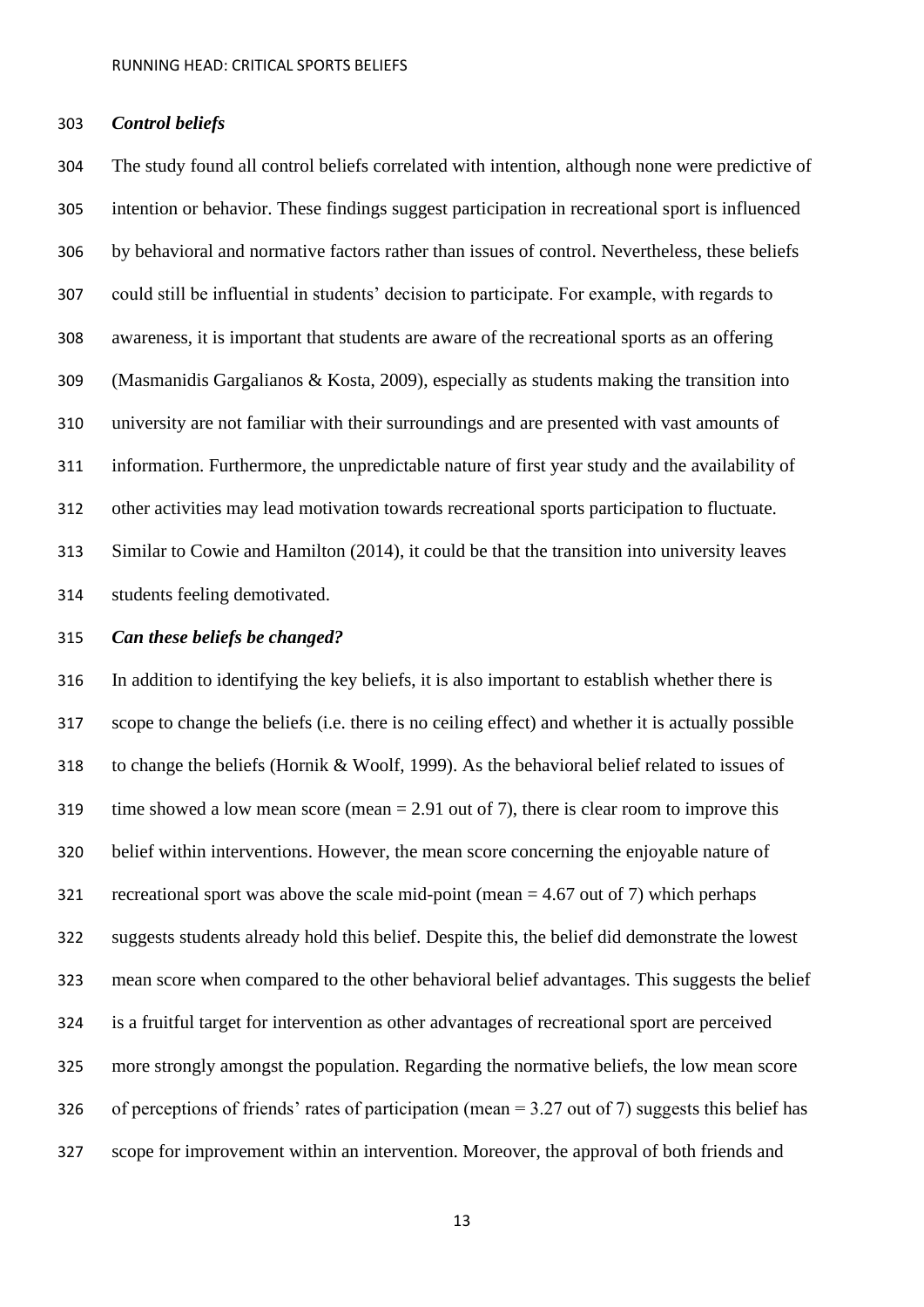family members demonstrated mean scores around the mid-point, with scores of 4 and 4.25 gained (out of 7), respectively. This suggests that interventions targeting the perceptions of these referents have room to manipulate the key normative beliefs.

 Compared to the decision about the scope for change that can be made quantitatively, 332 judging the possibility of changing the beliefs is a decision made subjectively (Hornik  $\&$  Woolf, 1999). Changing perceptions of the enjoyable nature of recreational sport may prove possible given students in their first year of study would lack previous experience of participating in this type of sport at university. Thus, given students would not necessarily be aware of the positive experiences that could be achieved from participation and would perhaps equate previous experiences of sport with competitive sport, interventions may find it possible to alter this belief. This could be achieved through allowing students to experience participation in the behavior, with positive experiences resulting in the realization that sports participation is enjoyable. Given the many responsibilities students have, particularly in the first year of study, it is evident why a lack of time may be a concern. However, due to the fact students are experiencing new situations, these beliefs (potentially inaccurate) may be modifiable, potentially through time management (McDermott, Oliver, Iverson, & Sharma, 2016) and planning strategies (Gollwitzer, 1999). Finally, students may be unaware of those who participate in recreational sport, especially given the novelty of the behavior. The same reasoning can be given for the approval of family members and friends. That is, since recreational sport is a novel behavior, students may incorrectly perceive these referents to not approve. Thus, interventions providing normative information about the participation and approval of significant referents could effectively attend to the identified normative beliefs. This could be achieved by having friends demonstrate the behavior or by drawing attention to the behavior of others to allow comparison with their own behavior.

# *Strengths and limitations*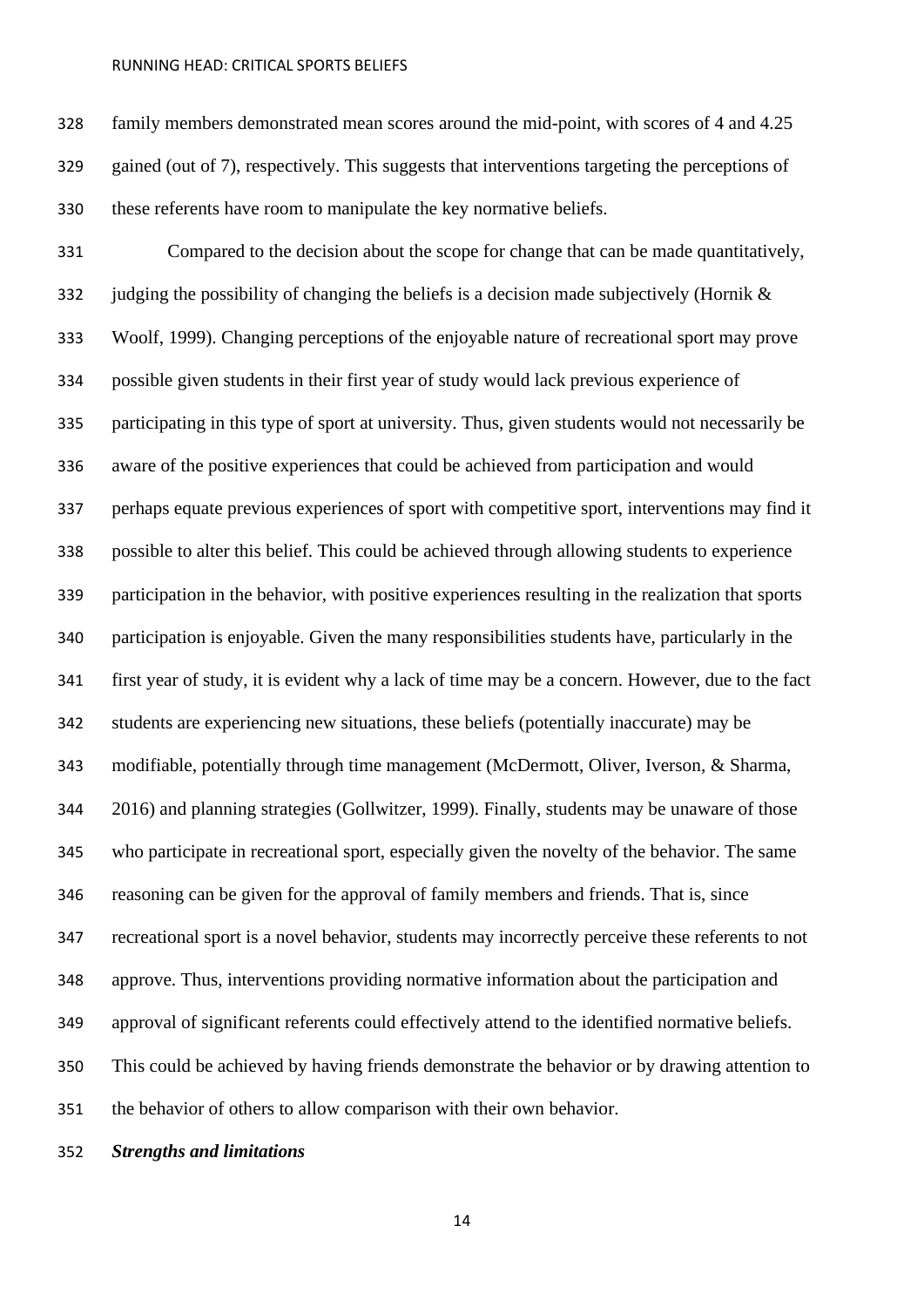There are a number of strengths attached to the study. The main strength of the studies was the adoption of a relevant theoretical framework to identify specific belief-based intervention targets. The majority of studies using the TPB to develop behavioral interventions fail to undertake the relevant formative research and thus may not necessarily target appropriate beliefs. This work is vital for the development of behavior change interventions. Second, the behavior of interest was one that, despite its many benefits, has received little theoretical attention. Third, the studies targeted a subgroup of the student population that despite often undertaking unhealthy behaviors, are amendable to change. Indeed, students transitioning to university are in the process of developing behavioral habits and interventions intervening during this period can thus have significant health benefits.

 Despite these strengths, the study is not without limitations. First, the study used an initial small sample size, with attrition at T1 (53.9%) resulting in an even smaller number of participants eligible for full analysis. Nevertheless, the study achieved the suggested minimum sample size (Francis et al., 2004) and there were no significant differences between those completers and non-completers at T1 regarding key psychological measures. Second, the study used a cross-sectional design meaning casual statements cannot be made (Weinstein & Rothman, 2005). Experimental work is needed to provide this evidence. Third, the study used self-report to assess behavior and discrepancies between self-report and objective measures have been found (Basterfield et al., 2008). Future research should seek to utilize more objective measures of behavior such as registers or swipe cards. Fourth, study findings may not be generalizable to other institutions, particularly as beliefs were obtained from a specific sample of interest. Finally, the study only considered the expectancy arm of beliefs, rather than both expectancy and value components. Although the multiplicative approach and expectancies often show no significant difference (Chan et al., 2015), there is the possibility that the value component within some beliefs did not align with the expectancy component.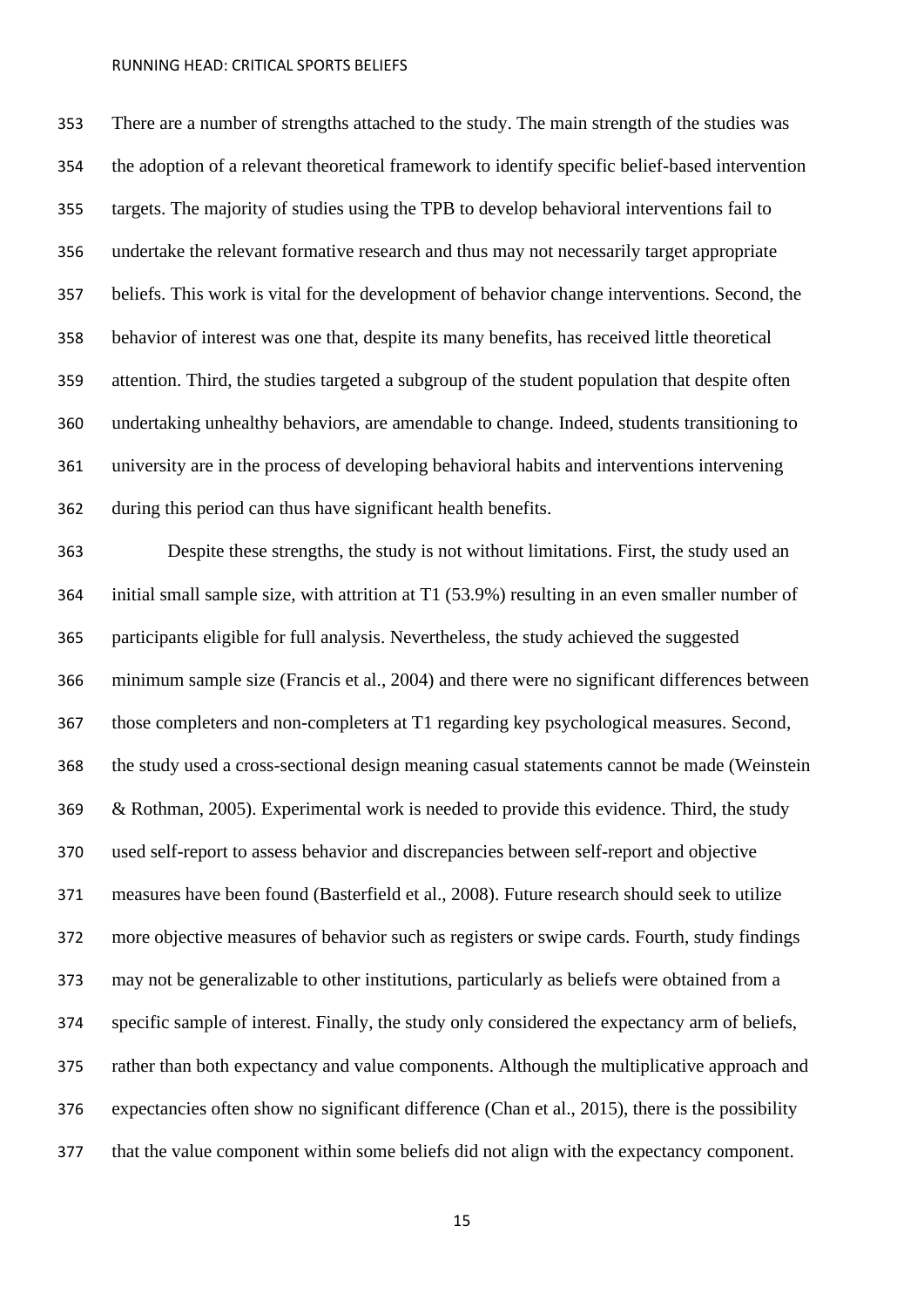For example, students may be unaware that family members approve of their participation in recreational sports, yet simply do not value their opinion.

# **Conclusion**

- The study identified the key behavioral, normative, and control beliefs associated with
- student's participation in recreational sport. Interventions developed to promote participation
- in recreational sport should specifically target the beliefs relating to the enjoyable nature of
- sport, the approval of friends and family members, the participation of friends, and time
- constraints. Successfully manipulating these beliefs could lead to an increase in the number
- of students participating in recreational sport at university.
- 

# **Declaration of interest**

The authors declare no conflict of interest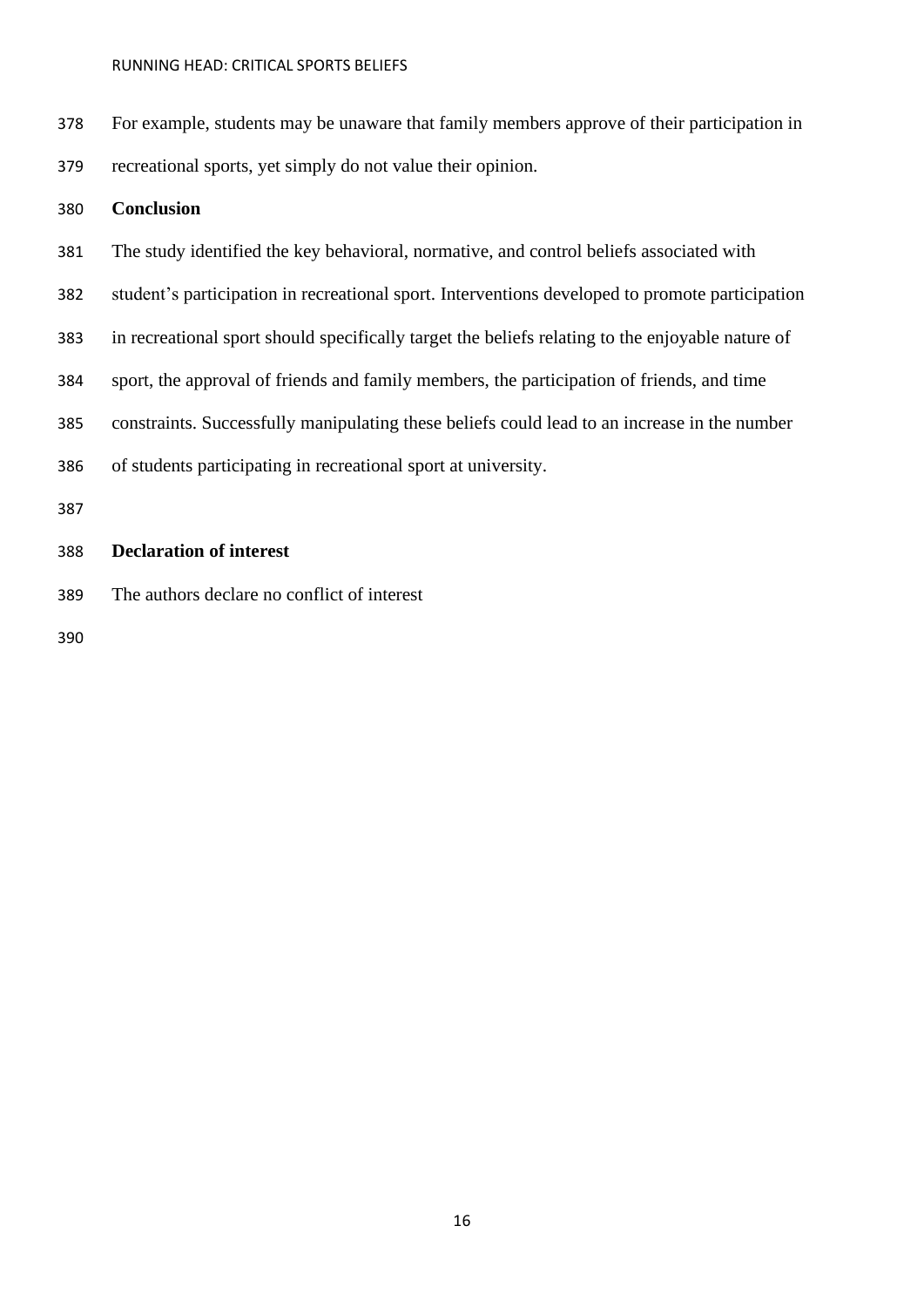#### **References**

- Ajzen, I. (1985). From intentions to action: A theory of planned behaviour. In J. Kuhl & J. Beckman (Ed.), *Action control: From cognitions to behaviours* (pp. 11–39). New York, NY: Springer.
- Ajzen, I. (2002). Perceived Behavioural Control, Self-Efficacy, Locus of Control, and the Theory of Planned Behaviour. *Journal of Applied Social Psychology*, *32*, 665–683.
- Ajzen, I., & Fishbein, M. (1980). *Understanding Attitudes and Predicting Social Behaviour.*  Englewood-Cliffs, NJ: Prentice Hall.
- Ajzen, I., & Madden, T. J. (1986). Prediction of goal-directed behaviour: Attitudes, intentions, and perceived behavioural control. *Journal of Experimental Social Psychology, 22*, 453–474.
- Allom, V., Mullan, B., Cowie, E., & Hamilton, K. (2016). Physical Activity and Transitioning to
- College: The Importance of Intentions and Habits. *American Journal of Health Behavior, 40*(2), 280–290.
- Armitage, C. J., & Conner, M. (2001). Efficacy of the Theory of Planned Behaviour: A Meta-Analytic Review. *British Journal of Social Psychology*, *40*, 471–499.
- Arnett, J. J. (2000). Emerging adulthood. A theory of development from the late teens through the twenties. *American Psychologist*, *55*(5), 469–480.
- Author citation 1
- Basterfield, L., Adamson, A. J., Parkinson, K. N., Maute, U., Li, P. X., & Reilly, J. J. (2008).
- Surveillance of physical activity in the UK is flawed: Validation of the Health Survey for
- England Physical Activity Questionnaire. *Archives in Disease Childhood, 93*(12), 1054–1058.
- Bray, S. R., & Born, H. A. (2004). Transition to university and vigorous activity: Implications for health and psychological well-being. *Journal of American College Health, 52,* 181–188.
- Buckworth, J., & Nigg, C. (2004). Physical activity, exercise, and sedentary behavior in college students. *Journal of American College Health, 53*(1), 28–34.
- Byl, J. (2002). *Intramural recreation: A step-by-step guide to creating an effective program*. London: Human Kinetics.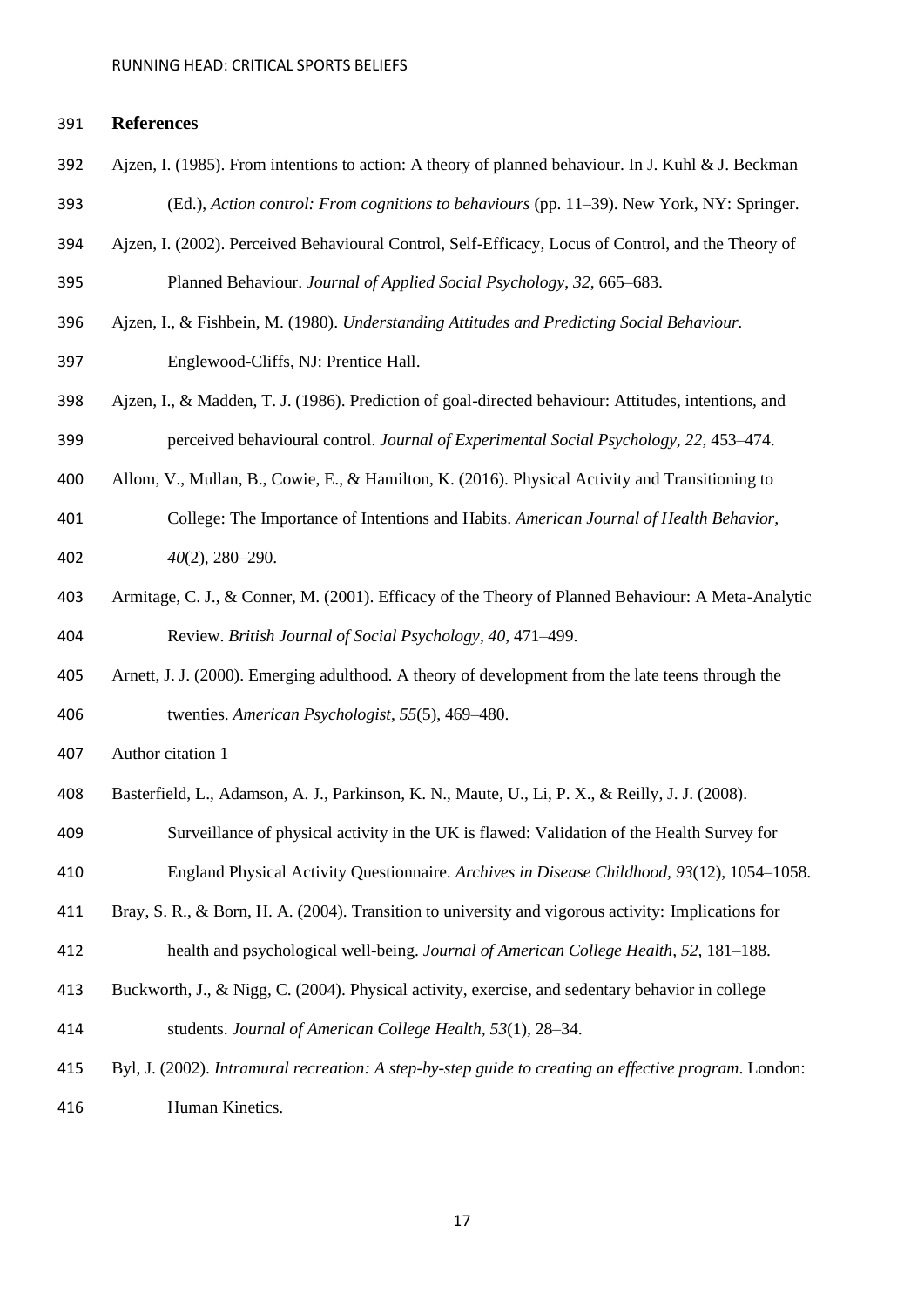- Cameron, D., Epton, T., Norman, P., Sheeran, P., Harris, P. R., Webb, T. L., . . . Shah, I. (2015). A
- theory-based online health behaviour intervention for new university students
- (U@Uni:LifeGuide): Results from a repeat randomized controlled trial. *Trials, 16*, 555.
- Chan, D. K. C., Hardcastle, S., Dimmock, J. A., Lentillon-Kaestner, V., Donovan, R. J., Burgin, M.,
- & Hagger, M. S. (2015). Modal salient belief and social cognitive variables of anti-doping
- behaviors in sport: Examining an extended model of the theory of planned behaviour.

*Psychology of Sport and Exercise*, *16*, 164–174.

- Cowie, E., & Hamilton, K. (2014). Key beliefs related to decisions for physical activity engagement among first-in-family students transitioning to university. *Journal of Community Health*, *39*, 719–726.
- Crozier, A. J., Gierc, M. S. H., Locke, S. R., & Brawley, L. R. (2015). Physical Activity in the Transition to University: The Role of Past Behavior and Concurrent Self-regulatory Efficacy.

*Journal of American College Health, 63*(6), 380–387.

- Downs, D. S., & Hausenblas, H. A. (2005). The theories of reasoned action and planned behaviour applied to exercise: A meta-analytic update. *Journal of Physical Activity and Health, 2,* 76– 97.
- Elkins, D. J., Forrester, S. A., & Noël-Elkins, A. V. (2011). The Contribution of Campus Recreational Sports Participation to Perceived Sense of Campus Community. *Recreational Sports Journal, 35*(1), 24–34.
- Epton, T., Norman, P., Harris, P., Webb, T., Snowsill, F. A., & Sheeran, P. (2015). Development of theory-based health messages: Three-phase programme of formative research. *Health Promotion International, 30*, 756–768.
- Fishbein, M., & Ajzen, I. (2010). *Predicting and changing behaviour: The reasoned action approach*. New York, NY: Psychology Press.
- Forrester, S. (2015). Benefits of collegiate recreational sports participation: Results from the 2013
- NASPA assessment and knowledge consortium study. *Recreational Sports Journal*, *29*, 2–15.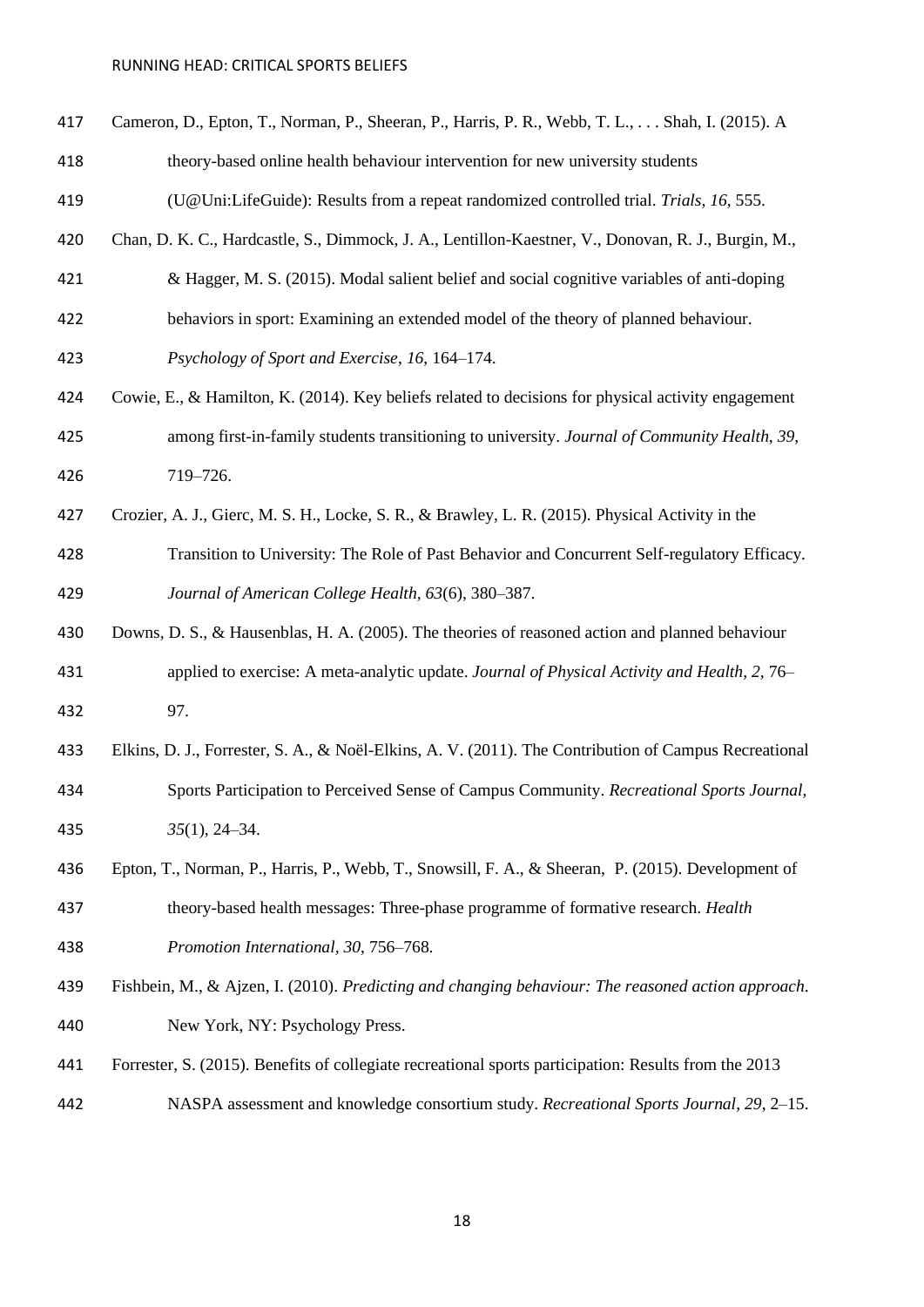- Fotheringham, M. J., Wonnacott, R. L., & Owen, N. (2000). Computer use and physical inactivity in young adults: Public health perils and potentials of new information technologies. *Annals of Behavioral Medicine, 22*(4), 269–275.
- Francis, J., Eccles, M. P., Johnston, M., Walker, A. E., Grimshaw, J. M., Foy, R., … Bonetti, D.
- (2004). *Constructing questionnaires based on the theory of planned behaviour: A manual for*
- *health services researchers.* Newcastle upon Tyne, UK: Centre for Health Services Research,
- University of Newcastle upon Tyne.
- French, D. P., & Hankins, M. (2003). The expectancy-value muddle in the theory of planned behaviour-and some proposed solutions. *British journal of health psychology*, *8*, 37–55.
- Gagne, C., & Godin, G. (2000). The theory of planned behaviour: some measurement issues
- concerning belief-based variables. *Journal of Applied Social Psychology*, *30*, 2173–2193.
- Goldstein, C. M., Xie, S. S., Hawkins, M. A. W., & Hughes, J. W. (2015). Reducing Risk for
- Cardiovascular Disease: Negative Health Behaviors in College Students. *Emerging Adulthood, 3*(1), 24–36.
- Gollwitzer, P. M. (1999). Implementation intentions: Strong effects of simple plans. *American Psychologist, 54*(7), 493–503.
- Hagger, M. S., Chatzisarantis, N., & Biddle, S. J. H. (2002). A meta-analysis review of the Theories of Reasoned Action and Planned Behaviour in physical activity: Predictive validity and the contribution of additional variables. *Journal of Sport and Exercise Psychology, 24*, 3–23.
- Haines, D. J. (2001). Undergraduate Student Benefits from University Recreation. *NIRSA, 25*(1), 25– 33.
- Hamilton, K., White, K. M., Young, R. M., Hawkes, A. L., Starfelt, L. C., & Leske, S. (2012).
- Identifying critical sun-protective beliefs among Australian adults. *Health Education Research*, *27*, 834–843.
- Hensley, L. D. (2000). Current Status of Basic Instruction Programs in Physical Education at American Colleges and Universities. *Journal of Physical Education, Recreation & Dance, 71*(9), 30–36.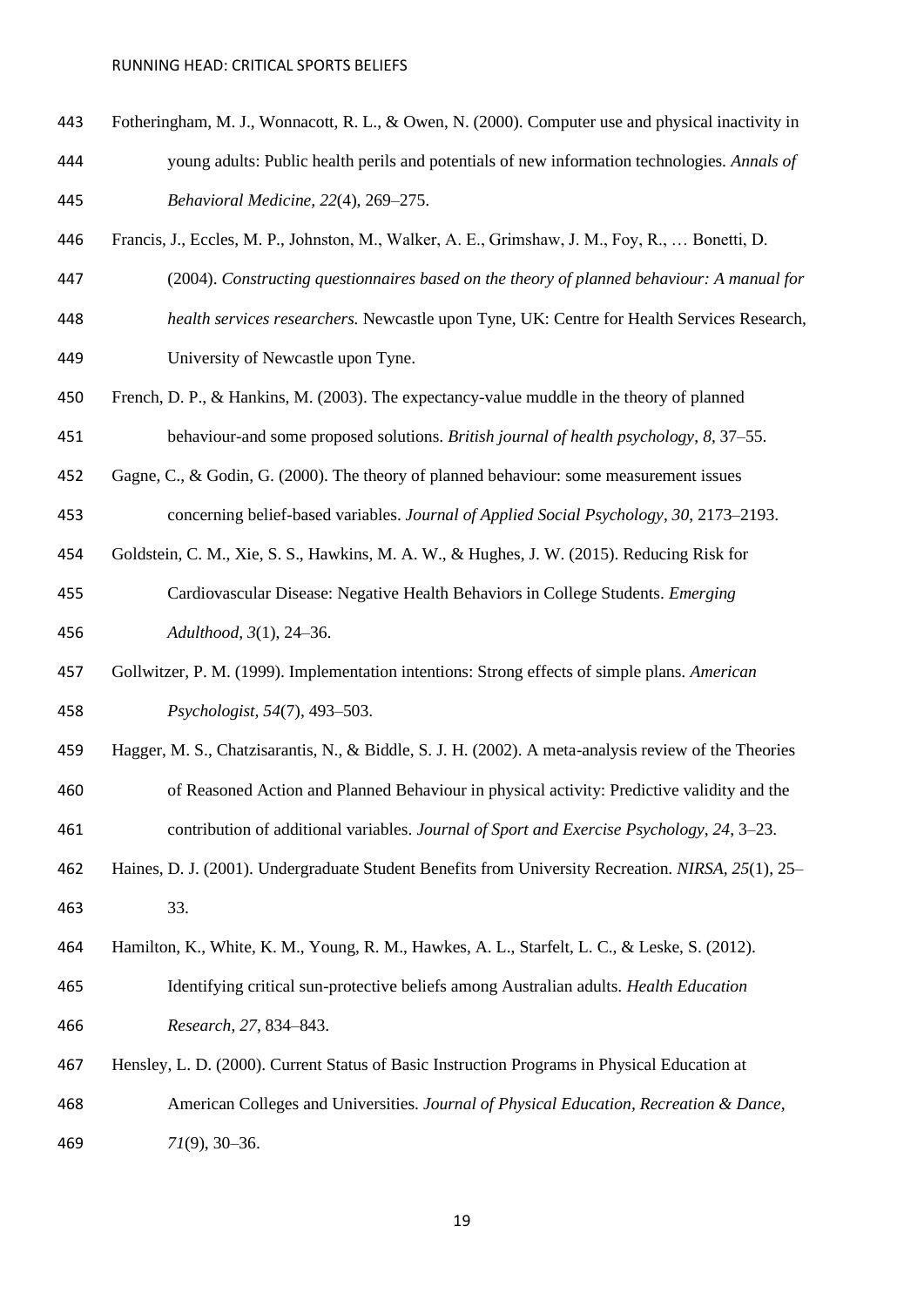- Hornik, R., & Woolf, K. D. (1999). Using cross-sectional surveys to plan message strategies. *Social Marketing Quarterly*, *5*, 34–41.
- Huesman, R., Brown, A. K., Lee, G., Kellogg, J. P., & Radcliffe, P. M. (2009). Gym Bags and Mortarboards: Is Use of Campus Recreation Facilities Related to Student Success? *NASPA Journal, 46*(1), 50–71.
- Iso-Ahola, S. E. (1989). Motivation for leisure. In E. L. Jackson and T. L. Burton (Eds.)
- *Understanding leisure and recreation: Mapping the past, charting the future* (pp. 247-279). State College PA: Venture.
- Kampf, S., & Teske, E. J. (2013). Collegiate Recreation Participation and Retention. *Recreational Sports Journal, 37*(2), 85–96.
- Kanters, M. A. (2000). Recreational Sport Participation as a Moderator of College Stress. *NIRSA, 24*(2), 10–23.
- Kanters, M. A., Bocarro, J. A., Edwards, M. B., Casper, J. M., & Floyd, M. F. (2013). School sport participation under two school sport policies: Comparisons by race/ethnicity, gender, and socioeconomic status. *Annals of Behavioural Medicine*, *45*, 113–121.
- Kilpatrick, M., Hebert, E., & Bartholomew, J. (2005). College students' motivation for physical
- activity: Differentiating men's and women's motives for sport participation and exercise*. Journal of American College Health*, *54*, 87–94.
- Kwan, M. Y. W., Bray, S. R., & Martin Ginis, K. A. (2009). Predicting physical activity of first-year university students: An application of the theory of planned behavior. *Journal of American College Health, 58*(1), 45–52.
- Leslie, E., Sparling, P. B., & Owen, N. (2001). University campus settings and the promotion of
- physical activity in young adults: Lessons from research in Australia and the USA. *Health Education*, *101*(3), 116–125.
- Masmanidis, T., Gargalianos, D., & Kosta, G. (2009). Perceived constraints of Greek university students' participation in campus recreational sport programs. *Recreational Sports Journal*, *33*, 150–166.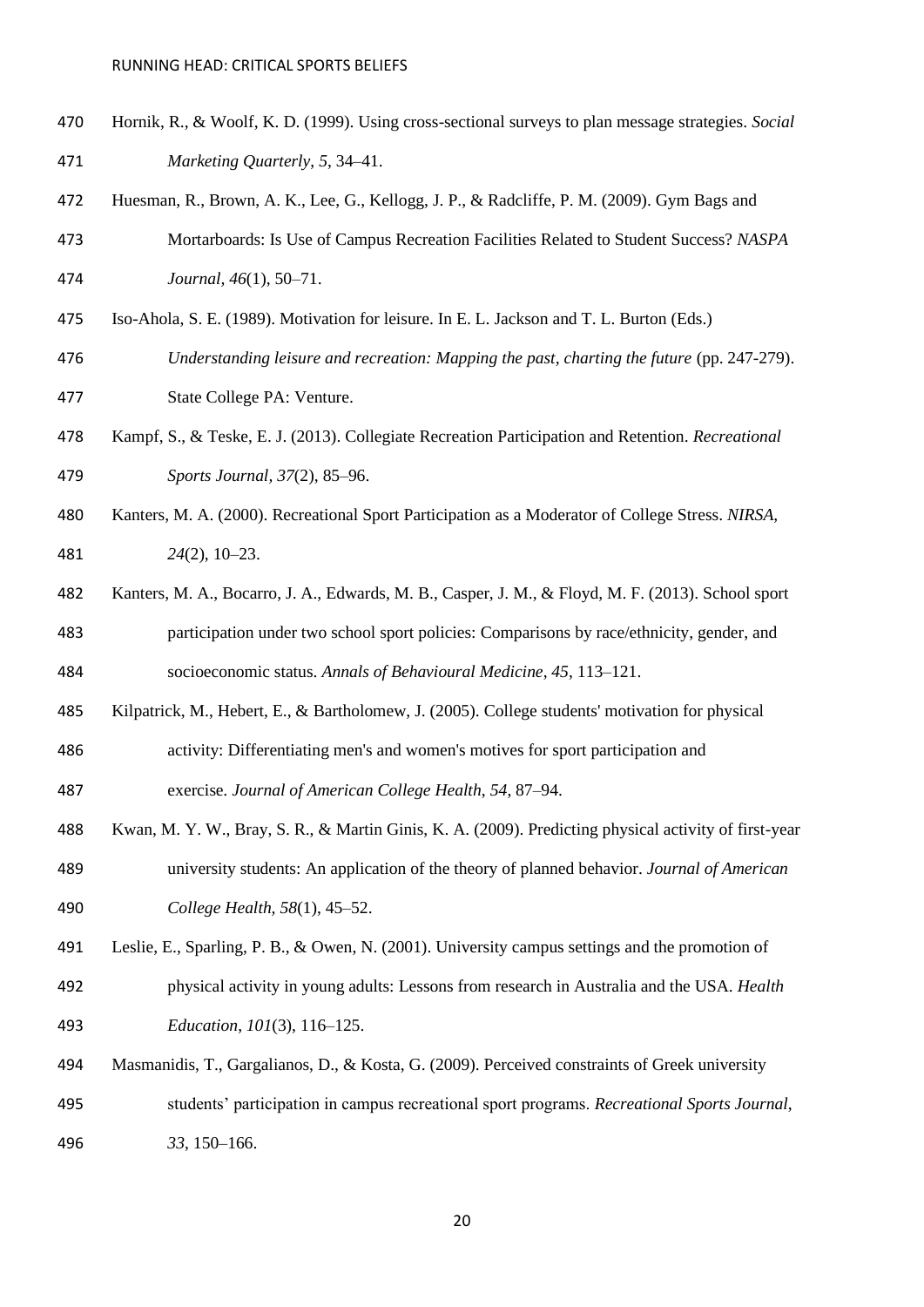- McDermott, M. S., Oliver, M., Iverson, D., & Sharma, R. (2016). Effective techniques for changing physical activity and healthy eating intentions and behaviour: A systematic review and meta-analysis. *British Journal of Health Psychology*, *21*(4), 827–841.
- McEachan, R. R. C., Conner, M., Taylor, N. J., & Lawton, R. J. (2011). Prospective prediction of health-related behaviors with the theory of planned behaviour: A meta-analysis. *Health Psychology Review*, *5*, 97–144.
- Miller, J. J. (2011). Impact of a University Recreation Center on Social Belonging and Student Retention. *Recreational Sports Journal, 35*, 117–129.
- Rhodes, R. E., Blanchard, C. M., Benoit, C., Levy-Milne, R., Jean Naylor, P., Symons Downs, D., &

Warburton, D. E. (2014). Belief-level markers of physical activity among young adult

- couples: Comparisons across couples without children and new parents. *Psychology & health*, *29*, 1320–1340.
- Rhodes, R. E., Courneya, K. S., Blanchard, C. M., & Plotnikoff, R. C. (2007). Prediction of leisure- time walking: An integration of social cognitive, perceived environmental, and personality factors. *International Journal of Behavioural Nutrition and Physical Activity*, *4*, 51.
- Spinks, T., & Hamilton, K. (2015). Investigating key beliefs guiding mothers' dietary decisions for

their 2-3 year old. *Appetite*, *89*, 167–74.

- Spivey, L. M., & Hritz, N. M. (2013). A longitudinal study of recreational sport participation and constraints. *Recreational Sports Journal*, 37, 14–28.
- Sport England. (2012). *Creating a Sporting Habit for Life*. Sport England: England.
- Sport England. (2014). *Higher Education Sport Participation and Satisfaction Survey. National Report. Year Three*. TNS BMRB: England.
- Stewart-Brown, S., Evans, J., Patterson, J., Petersen, S., Doll, H., Balding, J., & Regis, D. (2000). The health of students in institutes of higher education: An important and neglected public health problem? *Journal of Public Health Medicine, 22*(4), 492–499.
- Sutton, S. (2002). Using social cognition models to develop health behaviour interventions: Problems
- and assumptions. In D. Rutter, & L. Quine (Eds.), *Changing health behaviour* (pp. 193–208).
- Buckingham Philadelphia: Open University Press.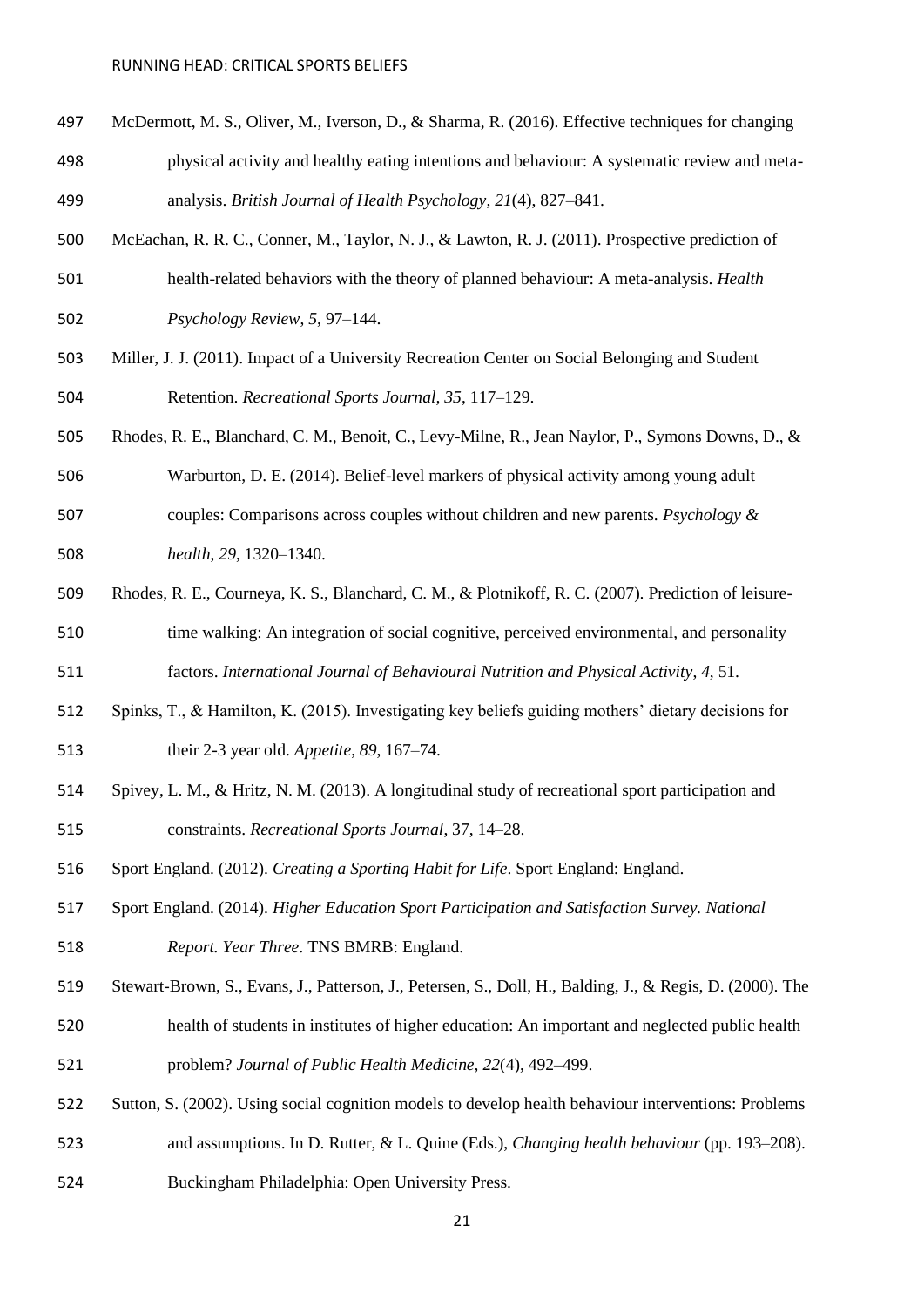- Taylor, N., Conner, M., & Lawton, R. (2012). The impact of theory on the effectiveness of worksite physical activity interventions: A meta-analysis and meta-regression. *Health Psychology Review*, *6*, 33–73.
- Vayro, C., & Hamilton, K. (2016). Using three-phase theory-based formative research to explore healthy eating in Australian truck drivers. *Appetite*, *98*, 41–48.
- Vella-Zarb, R. A., & Elgar, F. J. (2010). Predicting the 'freshman 15': Environmental and
- psychological predictors of weight gain in first-year university students. *Health Education Journal, 69*(3), 321–332.
- von Haeften, I., Fishbein, M., Kasprzyk, D., & Montano, D. (2001). Analyzing data to obtain
- information to design targeted interventions. *Psychology, Health & Medicine*, *6*, 151–164.
- Webb, E., & Forrester, S. (2015). Affective outcomes of intramural sport participation. *Recreational Sports Journal*, *39*, 69–81.
- Weinstein, N. D., & Rothman, A. J. (2005). Commentary: Revitalizing research on health behavior theories. *Health Education Research, 20*(3), 294–297.
- Wengreen, H. J., & Moncur, C. (2009). Change in diet, physical activity, and body weight among
- young-adults during the transition from high school to college. *Nutrition Journal, 8*, 32.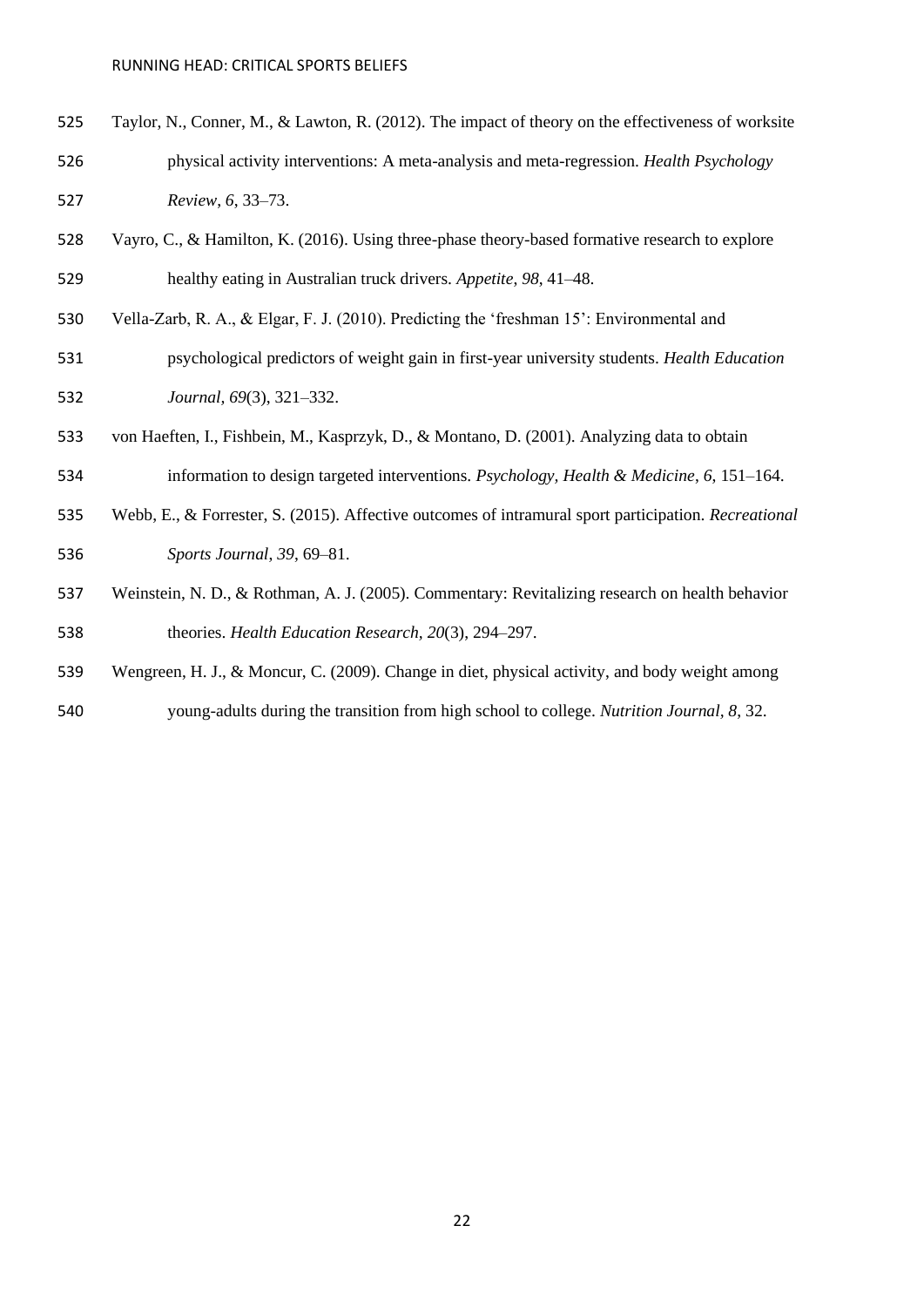| Demographic   |                                        | $(N = 206)$ | Percentage (%) | $\mathbf M$ | $\pm s$ |
|---------------|----------------------------------------|-------------|----------------|-------------|---------|
| Age (years)   |                                        |             |                | 19.04       | 2.35    |
| Sex           | Male                                   | 88          | 42.7           |             |         |
|               | Female                                 | 118         | 57.3           |             |         |
| Area of study | <b>Business</b>                        | 30          |                |             |         |
|               | <b>Childhood Studies</b>               | 37          |                |             |         |
|               | Film and Television Production         | 25          |                |             |         |
|               | Media                                  | 22          |                |             |         |
|               | Philosophy, Ethics and Religion        | 12          |                |             |         |
|               | Physical Education and Sports Coaching | 31          |                |             |         |
|               | Psychology                             | 30          |                |             |         |
|               | Sport, Exercise, Health and Nutrition  | 19          |                |             |         |
|               |                                        |             |                |             |         |

Table 1. *Descriptive statistics of study participants*.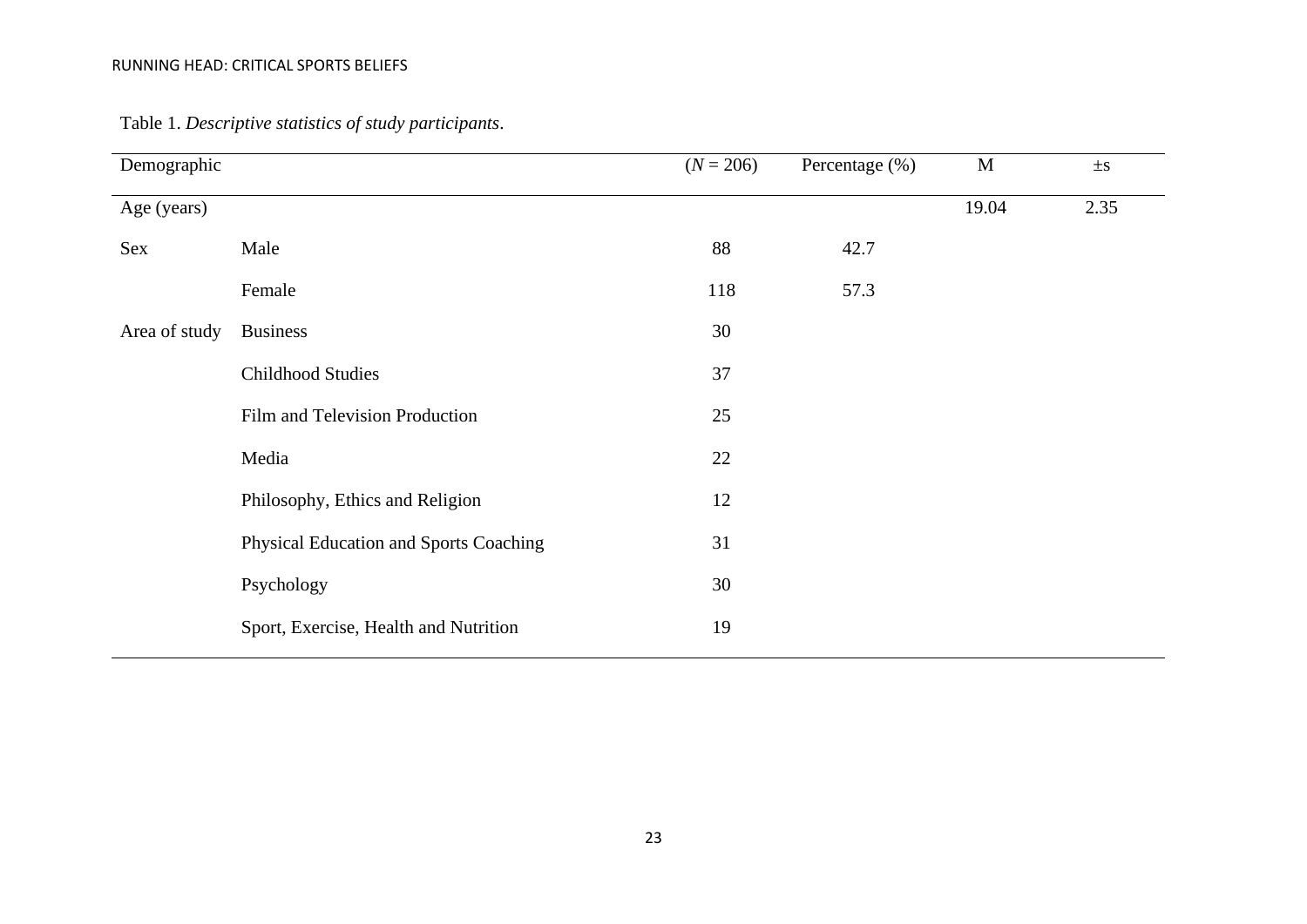| <b>Beliefs</b>                       | Mean $\pm$ s      | Intention $(r_s)$ | Behavior $(r_s)$ |
|--------------------------------------|-------------------|-------------------|------------------|
|                                      | Total $(N = 206)$ | Total $(N = 206)$ | Total $(n = 95)$ |
| <b>Behavioral beliefs</b>            |                   |                   |                  |
| Health and fitness                   | 5.46(1.43)        | $0.35***$         | 0.11             |
| Enjoyable                            | 4.67(1.58)        | $0.66***$         | $0.33**$         |
| Opportunities to meet new<br>friends | 5.26(1.41)        | $0.40***$         | 0.05             |
| Improves mental well-being           | 4.72(1.57)        | $0.45***$         | 0.20             |
| Time consuming                       | 2.91(1.49)        | $-0.28***$        | $-0.26**$        |
| Study distractions                   | 3.71(1.55)        | $-0.25***$        | $-0.13$          |
| Normative beliefs                    |                   |                   |                  |
| Friends (injunctive)                 | 4.00(1.74)        | $0.58***$         | $0.27**$         |
| Family (injunctive)                  | 4.25(1.89)        | $0.58***$         | $0.30**$         |
| Academic staff (injunctive)          | 3.60(1.85)        | $0.40***$         | $0.20*$          |
| Friends (descriptive)                | 3.27(1.85)        | $0.42***$         | $0.18*$          |
| Academic staff (descriptive)         | 3.12(1.56)        | $0.25***$         | $0.18*$          |
| Control beliefs                      |                   |                   |                  |
| Time restrictions                    | 3.14(1.76)        | $-0.21**$         | $-0.00$          |
| Lack of motivation                   | 3.15(1.49)        | $-0.23**$         | $-0.10$          |
| Study related                        | 3.25(1.83)        | $-0.19**$         | $-0.01$          |
| Awareness                            | 3.32(1.81)        | $-0.23**$         | $-0.14$          |

Table 2. *Means, SD, and correlations of behavioral, normative, and control beliefs related to university students' sporting participation*.

*Note*. *\*p* < .05, *\*\*p* < .01, *\*\*\*p* < .001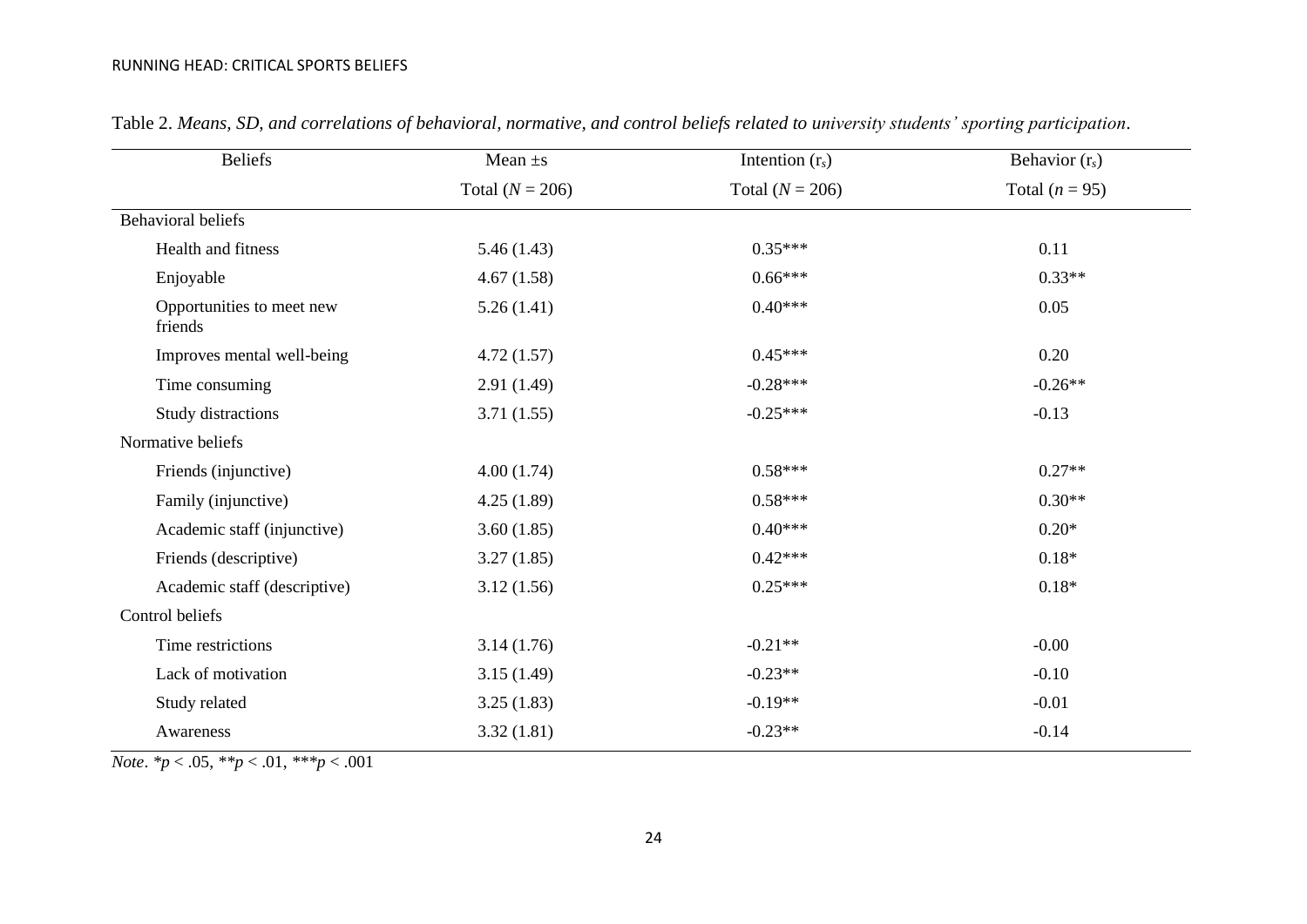|                 | Key beliefs                       | $\beta$    | $R^2$ | Adjusted $R^2$ |
|-----------------|-----------------------------------|------------|-------|----------------|
| Intention       | <b>Behavioral beliefs</b>         |            | 0.49  | 0.47           |
| $(N = 206)$     | <b>Health and fitness</b>         | 0.04       |       |                |
|                 | Enjoyable                         | $0.58***$  |       |                |
|                 | Opportunities to meet new friends | $-0.09$    |       |                |
|                 | Improves mental well-being        | 0.11       |       |                |
|                 | Time consuming                    | $-0.23***$ |       |                |
|                 | Attention taken away from studies | $-0.06$    |       |                |
|                 | Normative beliefs                 |            | 0.41  | 0.39           |
|                 | Friends (injunctive)              | $0.21*$    |       |                |
|                 | Family (injunctive)               | $0.33***$  |       |                |
|                 | Academic staff (injunctive)       | 0.07       |       |                |
|                 | Friends (descriptive)             | $0.17*$    |       |                |
|                 | Academic staff (descriptive)      | $-0.05$    |       |                |
|                 | Control beliefs                   |            | 0.07  | 0.05           |
|                 | Time restrictions                 | $-0.07$    |       |                |
|                 | Lack of motivation                | $-0.14$    |       |                |
|                 | Study related                     | $-0.05$    |       |                |
|                 | Awareness                         | $-0.16$    |       |                |
| <b>Behavior</b> | <b>Behavioral beliefs</b>         |            | 0.16  | 0.14           |
| $(n = 95)$      | Enjoyable                         | $0.28**$   |       |                |
|                 | Time consuming                    | $-0.27**$  |       |                |
|                 | Normative beliefs                 |            | 0.14  | 0.09           |
|                 | Friends (injunctive)              | $-0.00$    |       |                |
|                 | Family (injunctive)               | 0.26       |       |                |
|                 | Academic staff (injunctive)       | 0.04       |       |                |
|                 | Friends (descriptive)             | 0.03       |       |                |
|                 | Academic staff (descriptive)      | 0.16       |       |                |

Table 3. *Summary of the multiple regression analyses* .

*Note*. *\*p* < .05, *\*\*p* < .01, *\*\*\*p* < .001